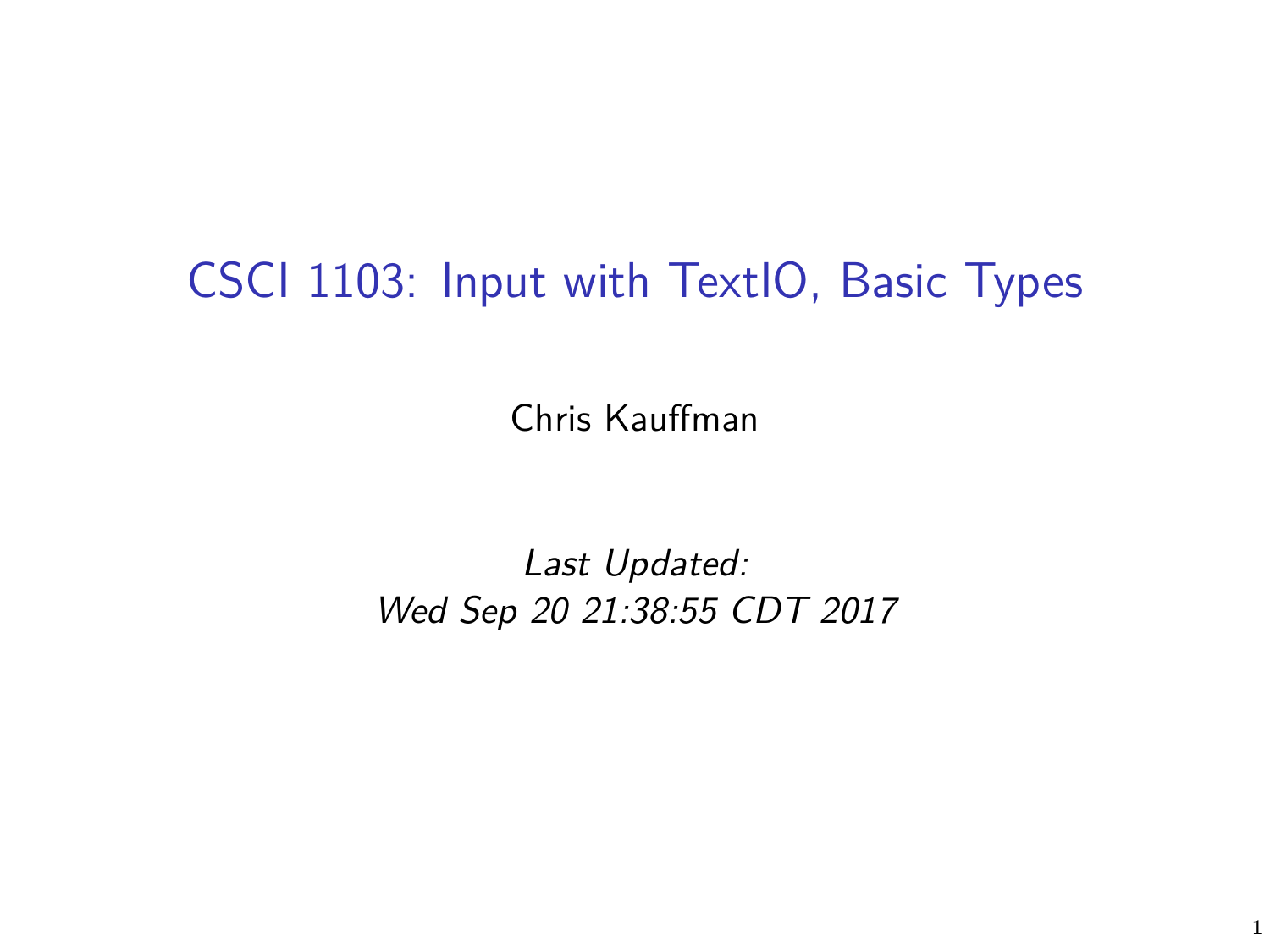# **Logistics**

### Reading

Eck Ch 2

- $\triangleright$  Available online: <http://math.hws.edu/javanotes/>
- $\blacktriangleright$  Reading ahead is encouraged

#### Goals

- $\blacktriangleright$  Input from user
- $\blacktriangleright$  Variable Types
- $\blacktriangleright$  Arithmetic Stuff
- $\blacktriangleright$  Methods

#### Project 1

- $\triangleright$  Will be posted by Friday, discuss then
- $\blacktriangleright$  Due end of next weekend
- $\triangleright$  2-3 short programs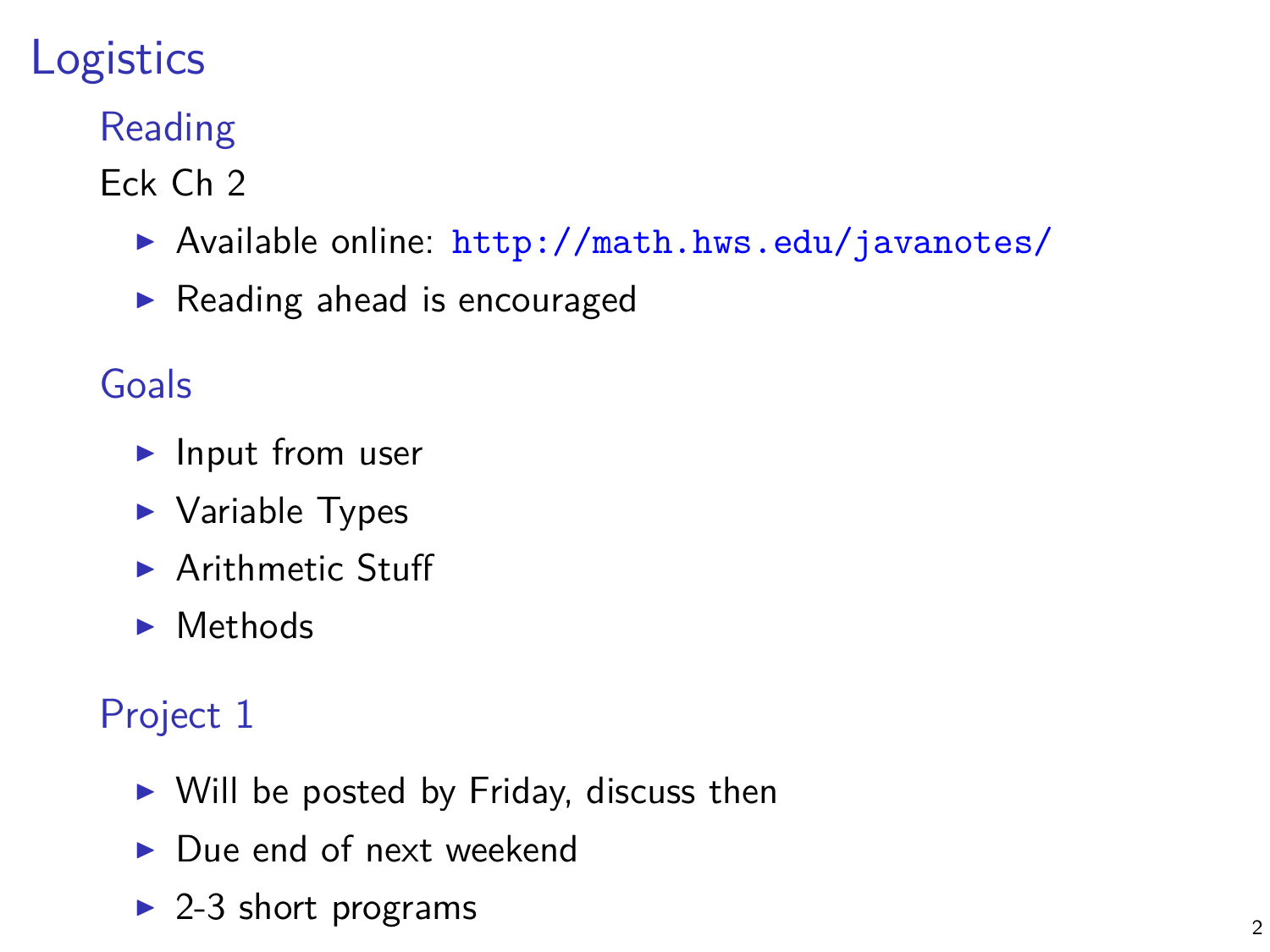# Exercise: Quick Review

- $\triangleright$  What's a variable?
- $\triangleright$  Draw a picture of the MEMORY layout of the following java program:

```
int young = 10;
  int old = 98;
  int diff;
  \text{young} = \text{young} + 1;diff = old - young;> // draw program at this point
```
- $\blacktriangleright$  How would one print the value of diff on the SCREEN?
- $\triangleright$  What incantations must be added to get the above to actually run?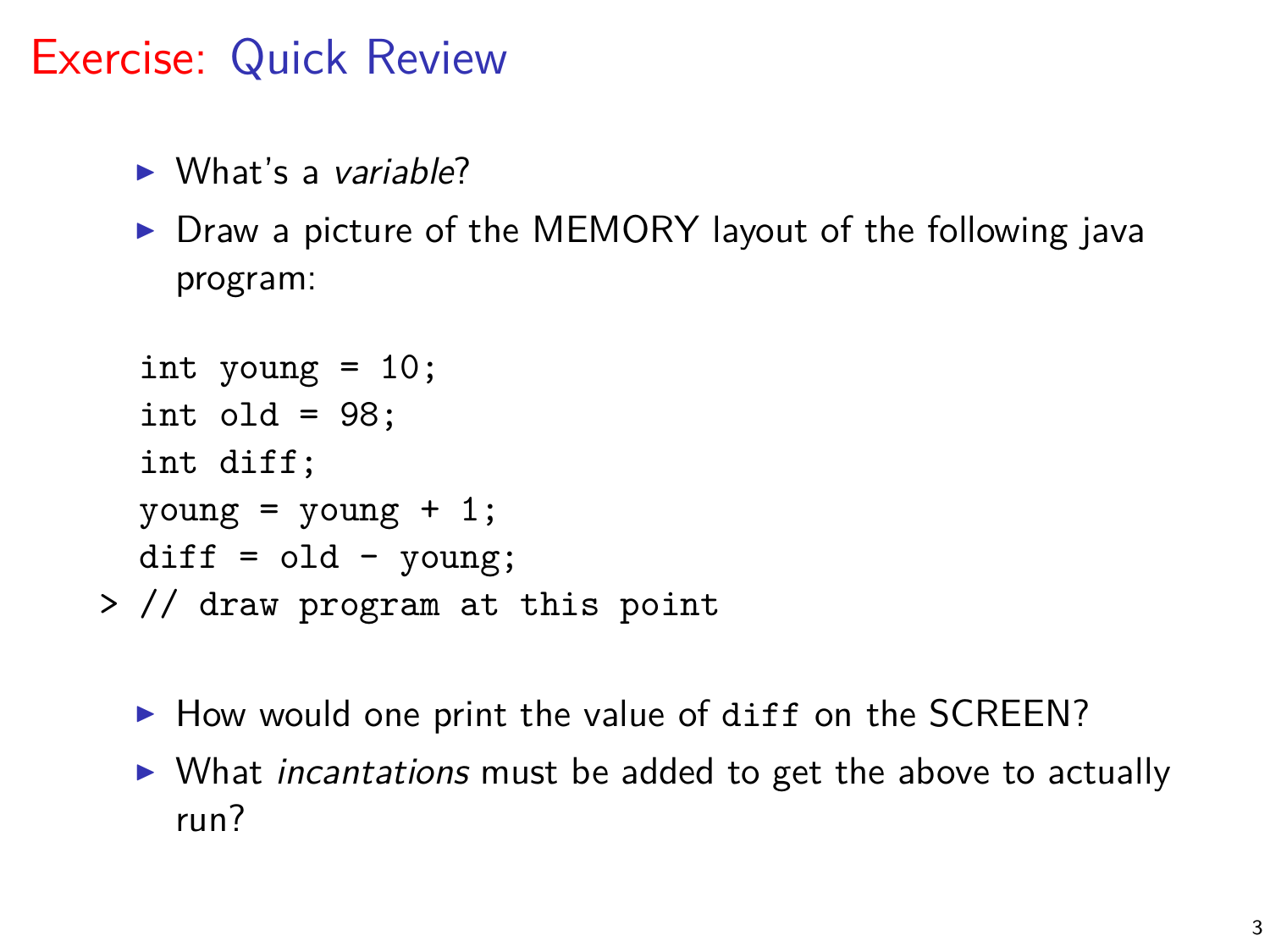## Birthday Exercise

Write/review the Birthday java program (end of previous lecture).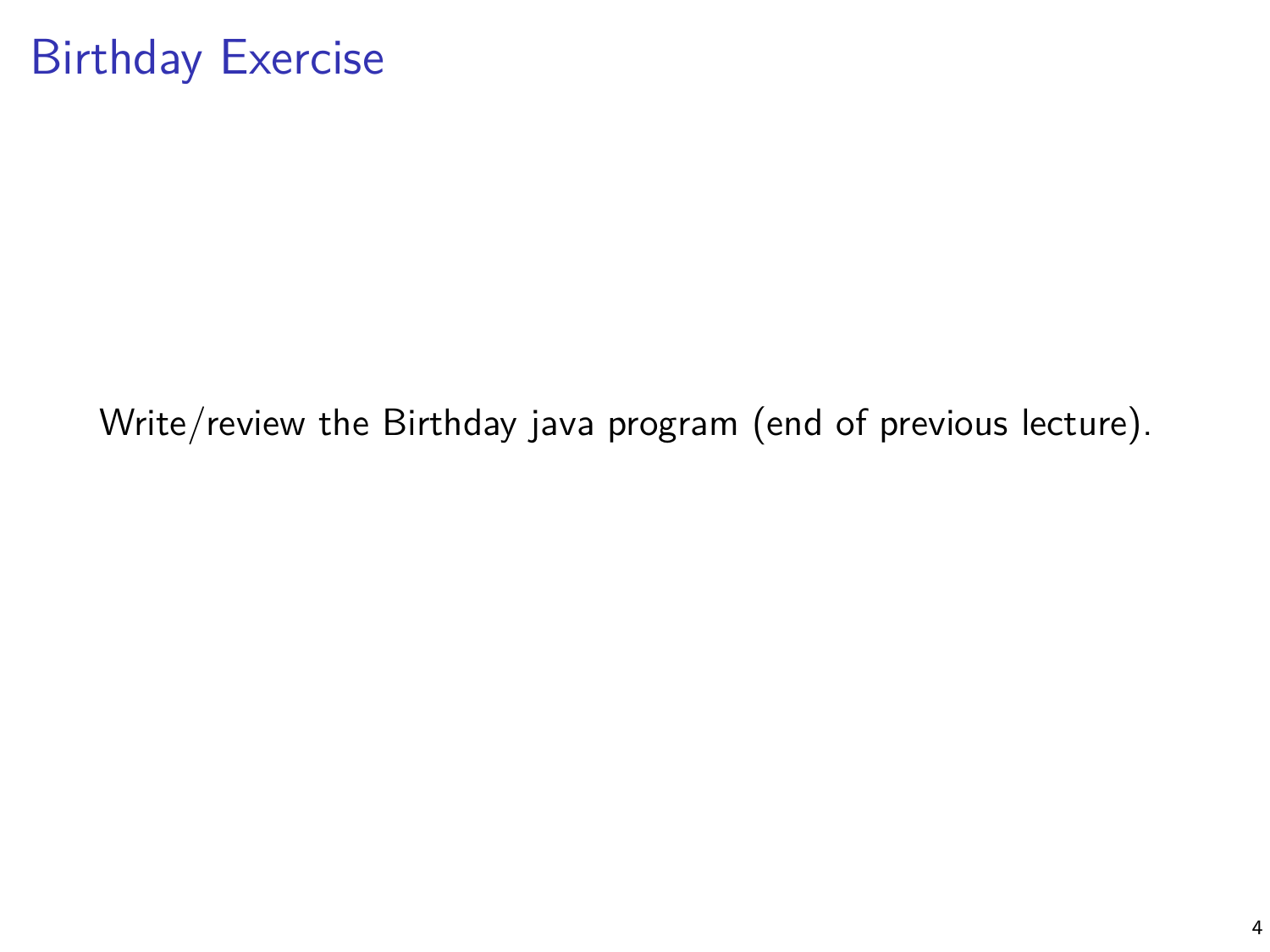## Compile Time vs. Runtime

#### Compile Time: Translate X.java to X.class

- $\blacktriangleright$  Java compiler translates high level, human-readable Java code to low-level, machine readable bytecode
- $\triangleright$  X. java source file compiles to X. class bytecode/class file

```
> ls # show what's in this folder
                      # 1 file: X.java
> file X.java # what kind of file is X.java
X.java: ASCII text
> javac X.java # compile X.java
> ls \qquad # show what's in this folder
X.class X.java # 2 files: X.java and X.class
> file X.class \overline{a} # what kind of file is X.class
X.class: compiled Java class data, version 52.0 (Java 1.8)
```
#### Runtime

- $\triangleright$  A compiled Java program is loaded executed by the CPU
- $\triangleright$  Given memory boxes, print stuff to screen
- $\triangleright$  After making changes to X. java, must re-compile to see the changes when it runs - DrJava is aware  $5<sub>5</sub>$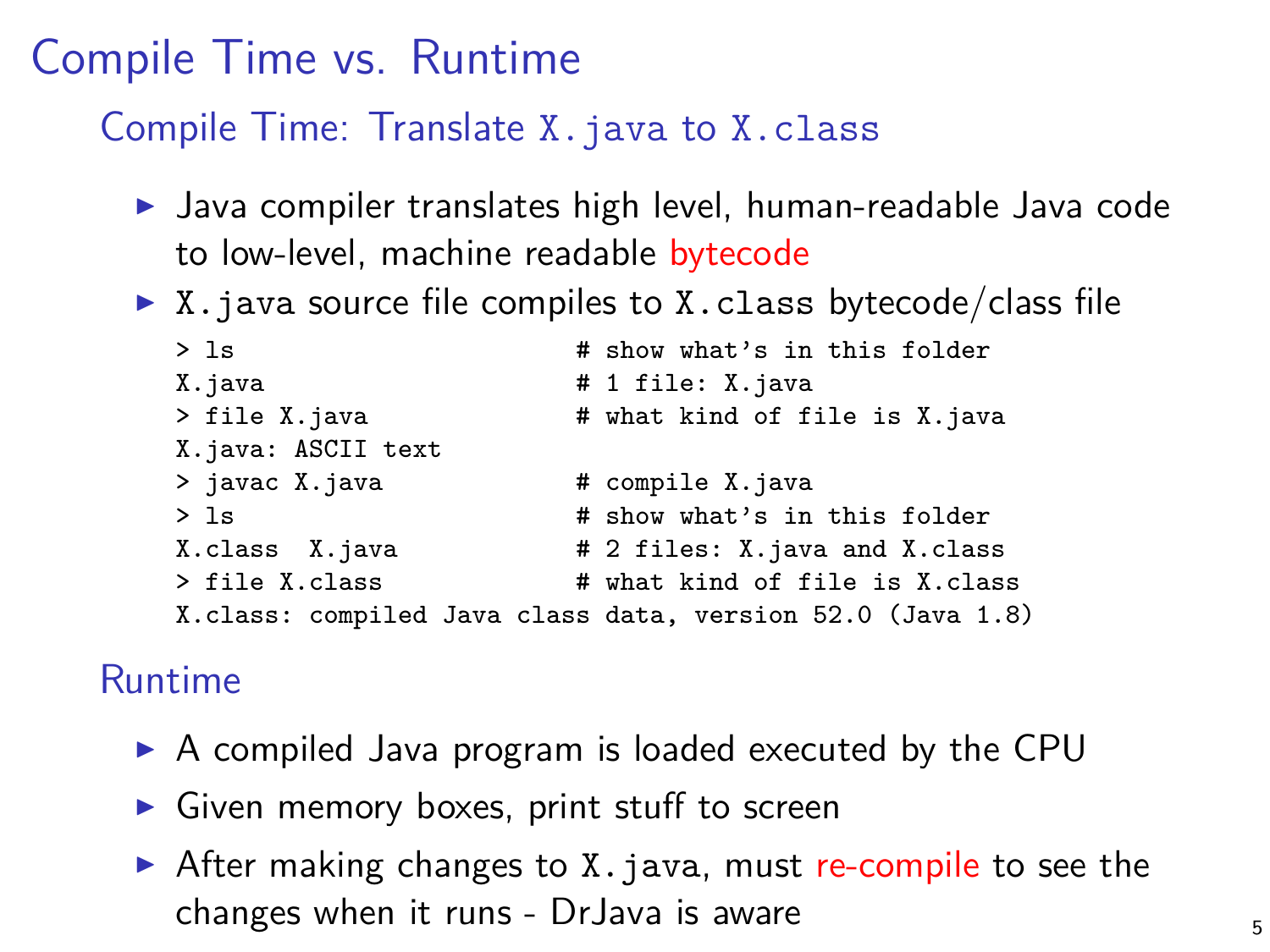# Dynamic Input for Programs

- $\triangleright$  Changing variables and re-compiling every time is a drag
	- $\blacktriangleright$  My age is 36
	- ▶ Re-edit Birthday.java to set int age=36;
	- $\blacktriangleright$  Re-compile, re-run
	- $\blacktriangleright$  Deanna's age is 19
	- $\triangleright$  Re-Edit Birthday. java to set int age=19;
	- $\blacktriangleright$  Re-compile, re-run
	- Amy's age is  $30$
	- $\blacktriangleright$  . someone kill me now...
	- $\triangleright$  NO: Just re-write to ask for age
- $\blacktriangleright$  Frequently programs must get input from somewhere
- $\triangleright$  Easiest input to understand is directly from user of program
- $\triangleright$  Will allow program to have different behavior based on different input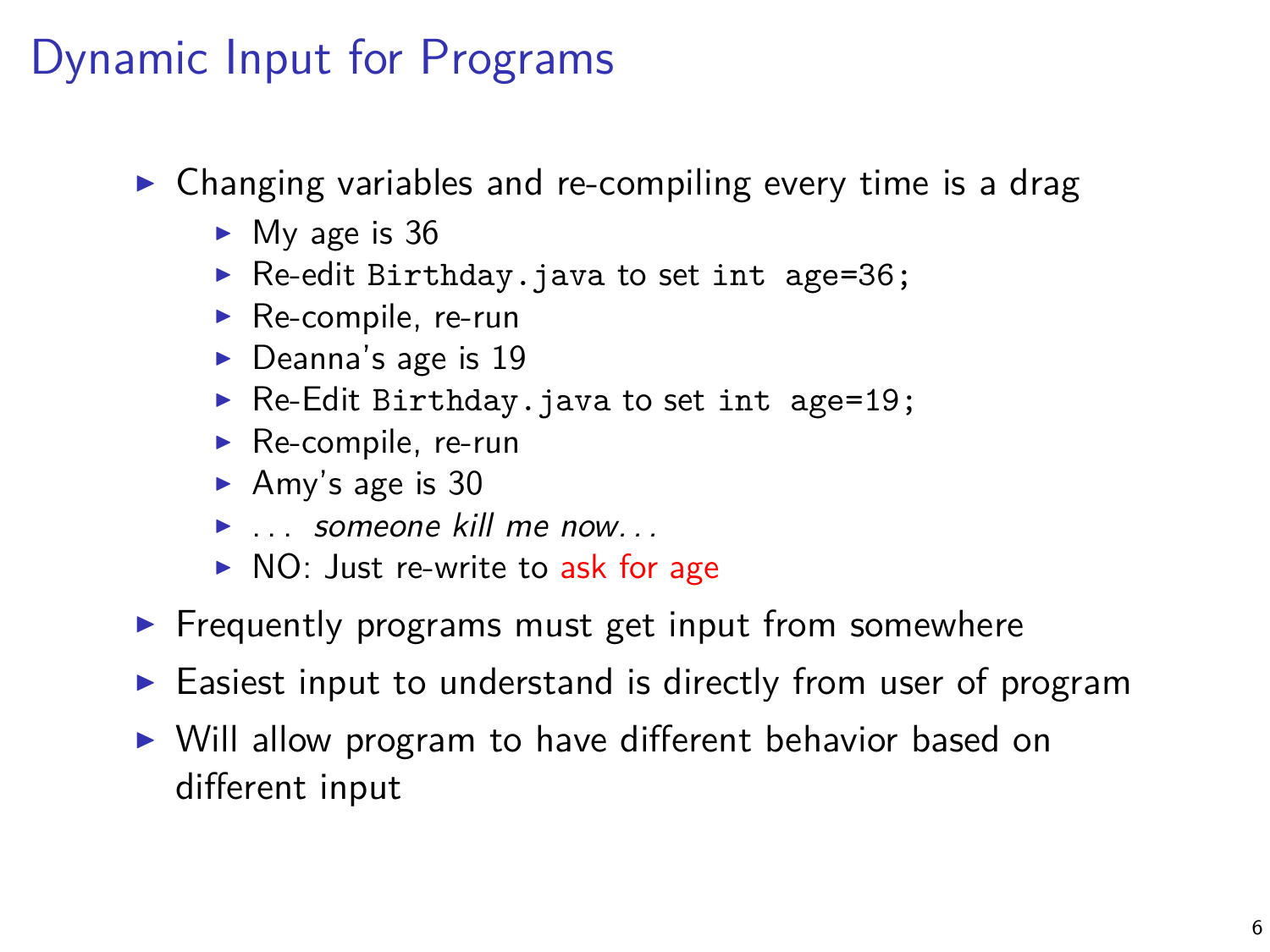## Input In Java

- Input in Java is a pain due to early decisions in Java
- $\triangleright$  We will use the Eck's textbook approach TextIO.java
- $\triangleright$  Make sure that TextIO. java is present in the same folder as your other programs (make copies if needed)
- $\triangleright$  Provides a simple way to get input from users

```
int age = TextI0.getInt();
```
Input is often preceded by a prompt describing what's happening

```
System.out.println("Enter your age:");
int age = TextI0.getInt();
System.out.println("I hear you are " + age);
```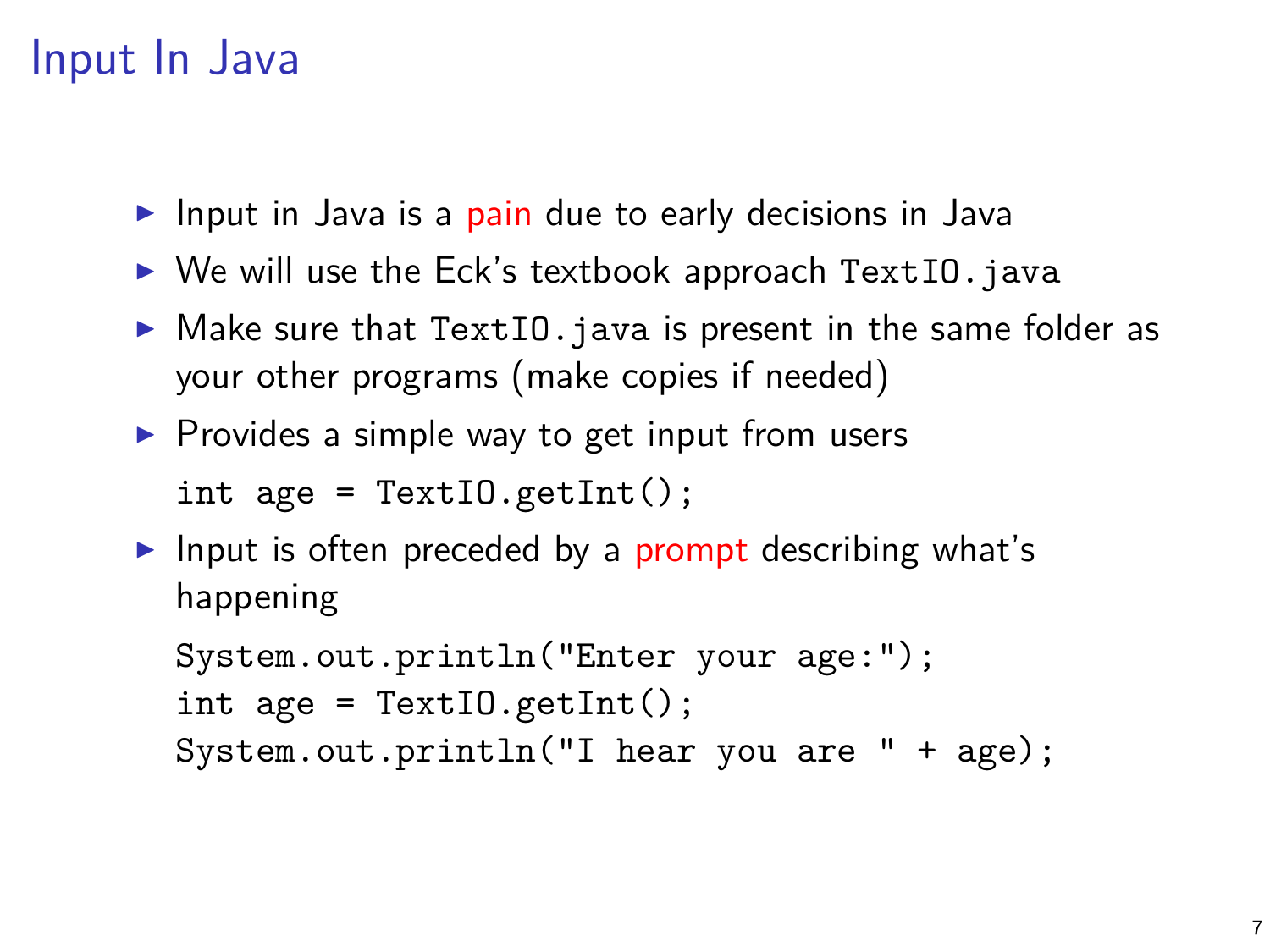#### Podunk Model and Input

Input is a little hard to write on SCREEN in examples but with prompts, context should resolve ambiguities

```
CPU: at instruction 10: The MEMORY: SCREEN:<br>
> 10: println("Enter your age"): The Head Mame | Value |
> 10: println("Enter your age"); | Name | Value |
   11: int age = TextIO.getInt(); +------+-------|
12: println("I hear you are " + age); | age | 0 |
CPU: at instruction 11: The MEMORY: SCREEN:<br>10: println("Enter your age"); The Rame | Value | Enter y
                                                            | Name | Value | Enter your age:<br>+-----+-------|
> 11: int age = TextIO.getInt(); +------+-------|
   12: print[n("I hear you are " + age);CPU: at instruction 12: <br>10: println("Enter your age"); The Mame | Value | Enter your age");
                                                             | Name | Value | Enter your age:<br>+------+-------| 22
  11: int age = TextI0.getInit(); +---+-----1<br>12: printIn("I hear you are " + age); | age | 22 |
> 12: println("I hear you are " + age);
CPU: at instruction 12: MEMORY: SCREEN:<br>10: println("Enter your age"); The Rome | Value | Enter y
                                                            | Name | Value | Enter your age:<br>+------+-------| 22
  11: int age = TextI\tilde{D}.getI\tilde{D}ricit(); \tilde{P} +-----+-------| 22 \tilde{Q}<br>12: println("I hear you are " + age); | age | 22 | I hear you are 22
  12: print[n("I hear you are " + age);> 13 \cdot ...
```
Question: Why is age initially 0 at the beginning?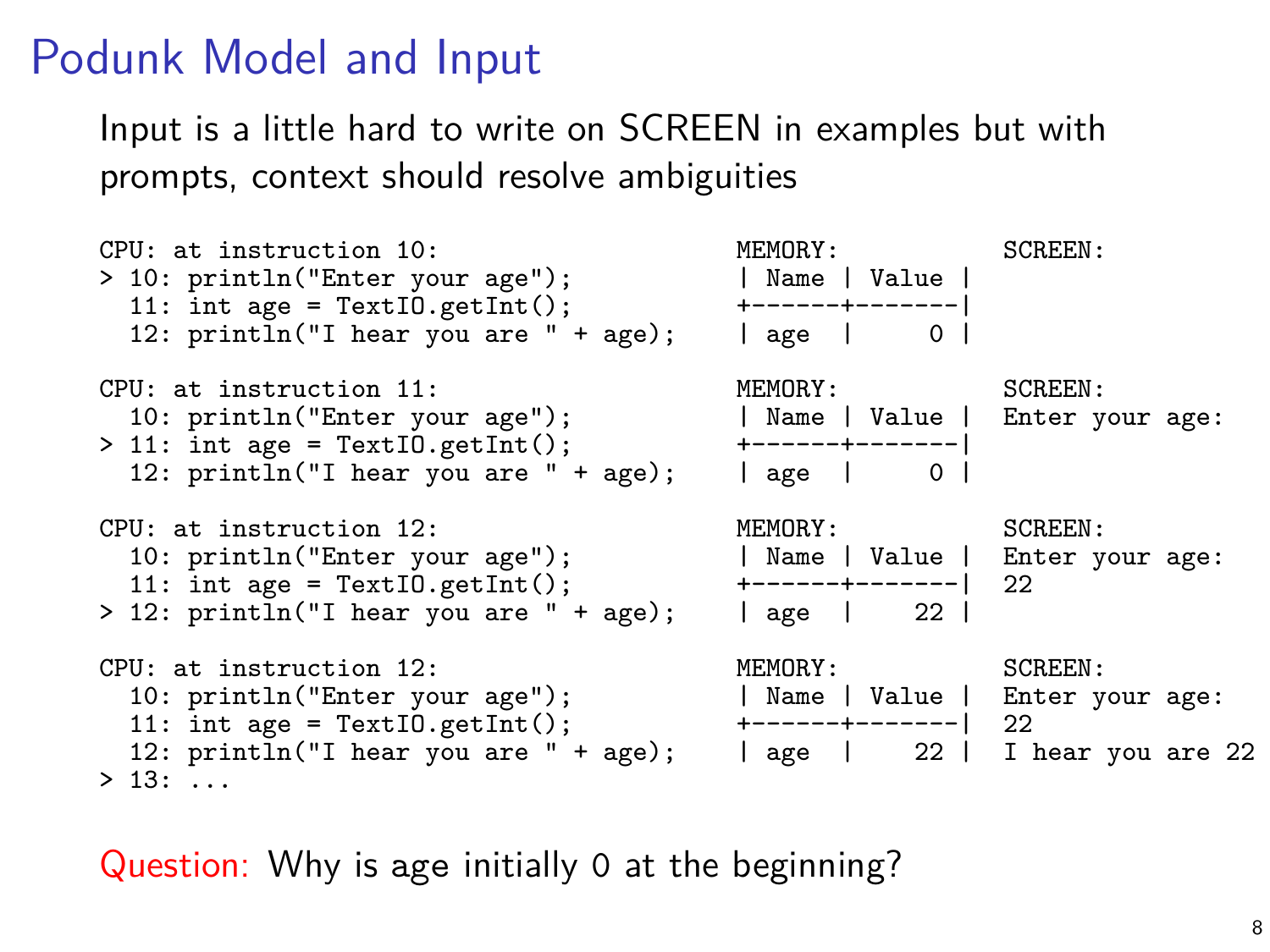# Exercise: FruitStand

#### Pseudocode

- $\blacktriangleright$  Prompt for apples, read integer
- $\blacktriangleright$  Prompt for oranges, read integer
- $\blacktriangleright$  Print for apples
- $\blacktriangleright$  Print for oranges
- $\blacktriangleright$  Print total fruits

Draw a MEMORY diagram of the running programc

#### Use

```
public class FruitStand{
  public static void main(String args[]){
```

```
System.out.println("stuff");
int x = \text{TextI0.getInt}();
```
#### Sample Session

```
> javac FruitStand.java
> java FruitStand
How many apples?
1
How many oranges?
2
apples: 1
oranges: 2
fruits: 3
> java FruitStand
How many apples?
800
How many oranges?
303
apples: 800
oranges: 303
fruits: 1103
```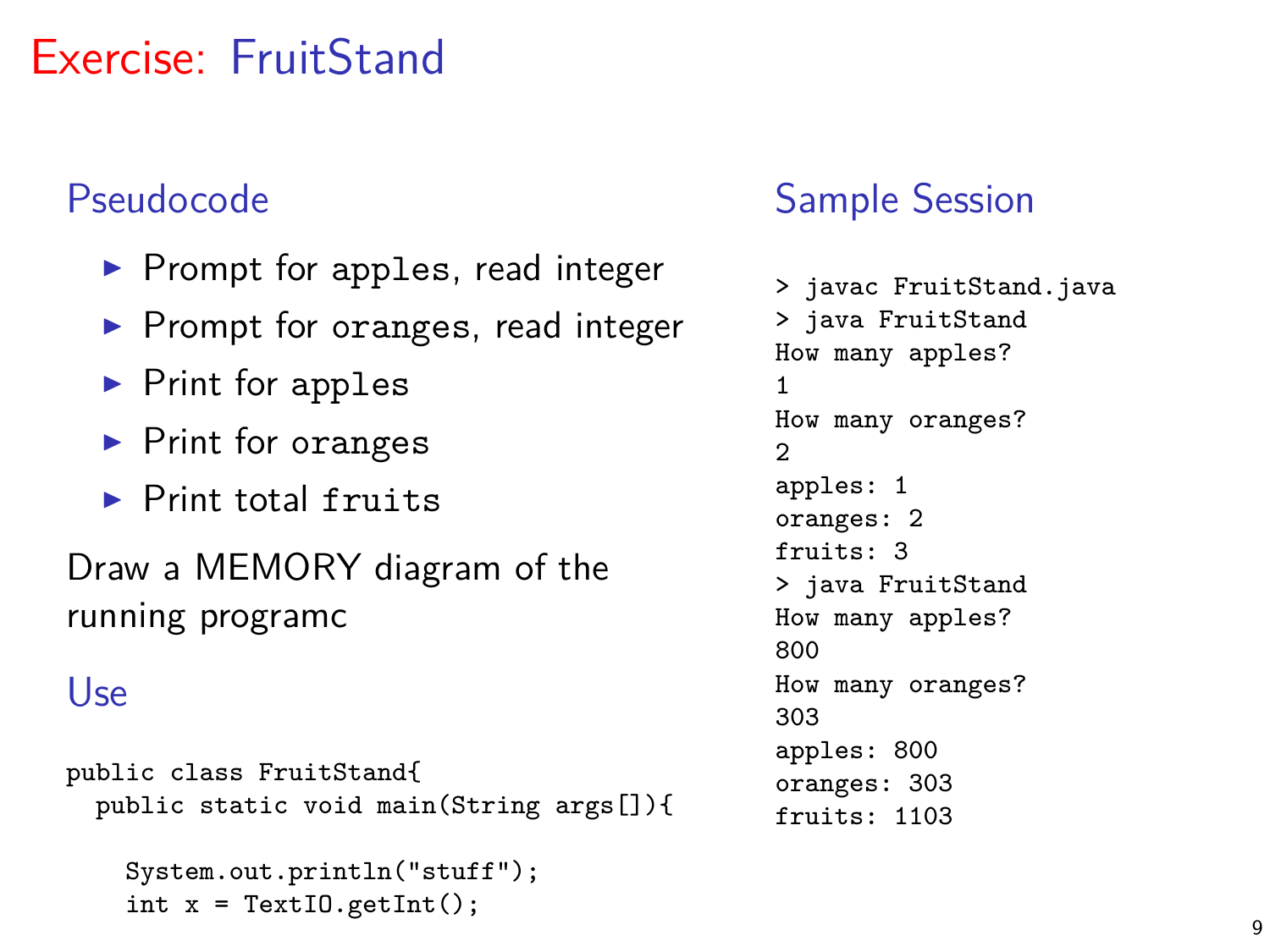## Answer: FruitStand

} }

```
public class FruitStand{
  public static void main(String args[]){
```

```
System.out.println("How many apples?");
int apples = TextI0.getInt();
System.out.println("How many oranges?");
int oranges = TextIO.getInt();
int total = apples+oranges;
```

```
System.out.println("apples: " +apples);
System.out.println("oranges: "+oranges);
System.out.println("fruits: "+total);
```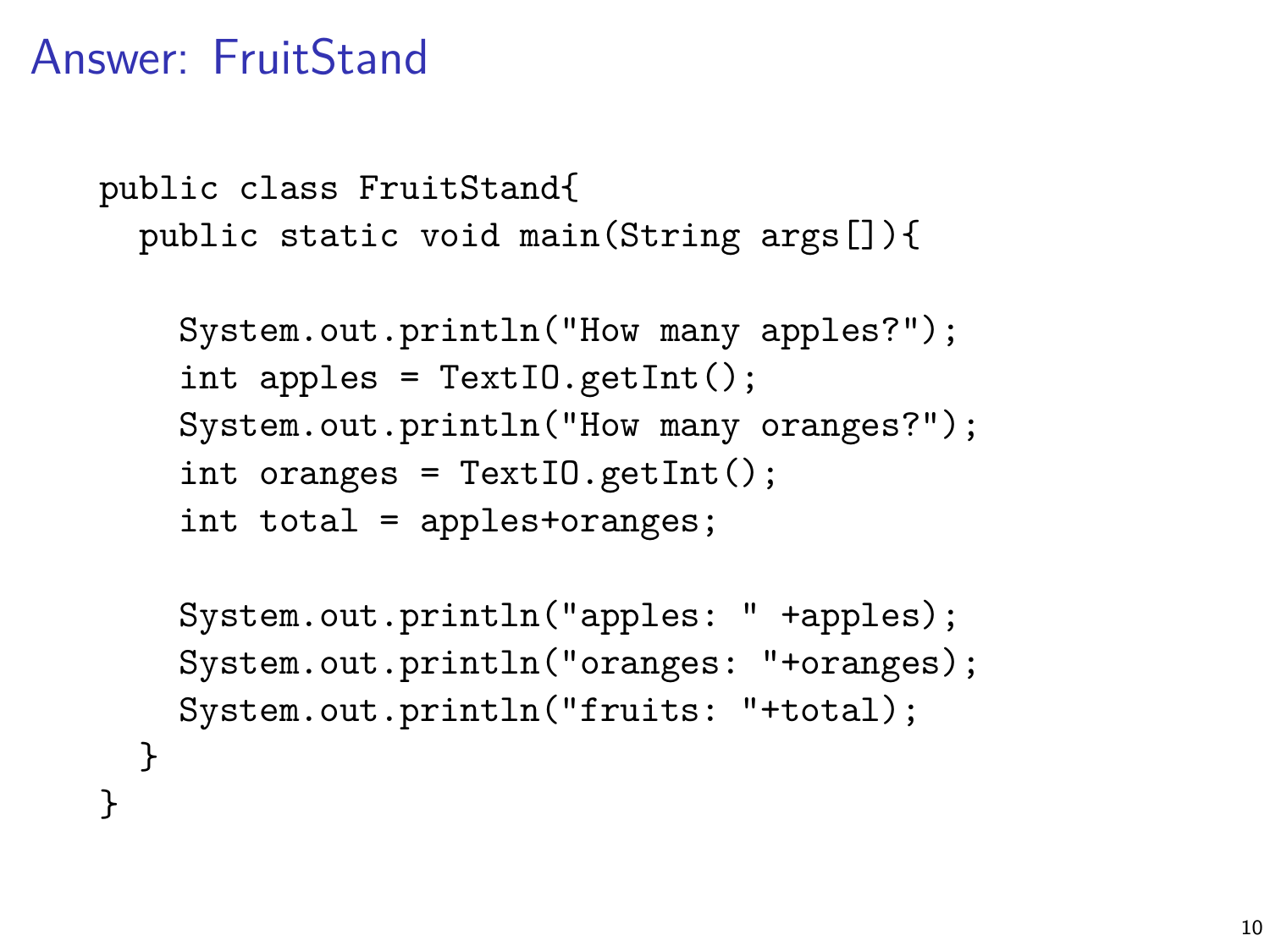- $\triangleright$  TextIO is available from the Textbook but may not be available every time you use Java
- $\triangleright$  Common alternative is the Scanner class which is a bit more complex
- $\triangleright$  We will use Scanner later in the class
- $\triangleright$  For now TextIO is simple and slick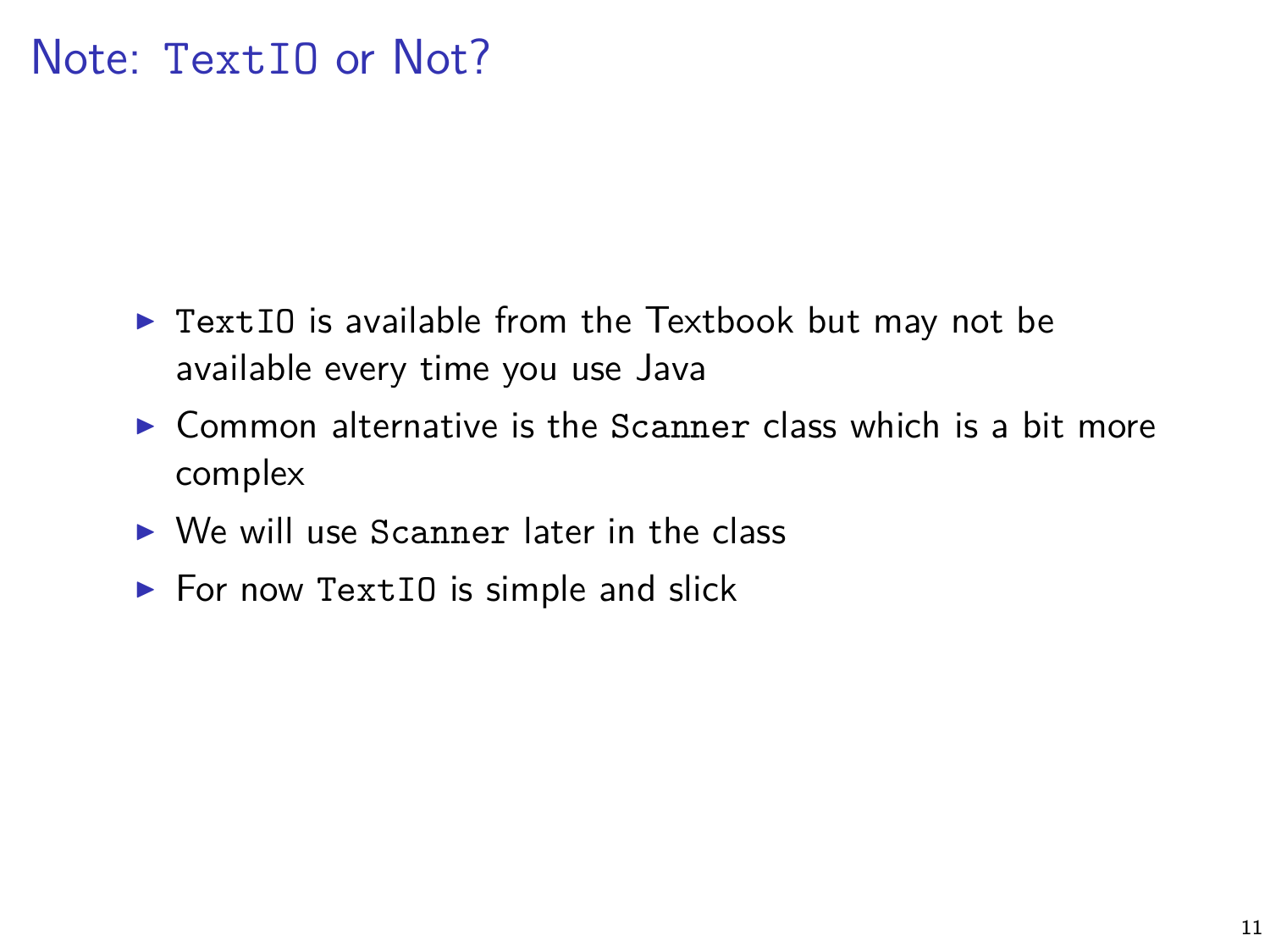# Other Primitive Variable Types

While useful, int is not the only game in town. Here are ALL of Java's primitive types

| 1103 | Name      | <b>Bytes</b> | Range                                                          |
|------|-----------|--------------|----------------------------------------------------------------|
|      | byte      |              | $-128$ to $127$                                                |
| x.   | int       | 4            | -2,147,483,648 to 2,147,483, 647                               |
|      | short     | 2            | -32,768 to 32,767                                              |
|      | long      | 8            | -9,223,372,036,854,775,808 to 9,223,372,036,854,775,807        |
|      | float     | 4            | $\pm$ 3.40282347E $+$ 38F (6-7 significant decimal digits)     |
| x.   | double    | 8            | $\pm$ 1.79769313486231570E+308 (15 significant decimal digits) |
|      | char      | 2            | 0 to $65,536$ (unsigned)                                       |
| X.   | boolean   | 2(?)         | true or false                                                  |
| X    | reference | 4<br>8 '     | Pointer to another memory location, 32 or 64bit                |

A primitive type fits in a single memory box with the given size

. . . . . . . . .

|                      | MEMURY               |  |
|----------------------|----------------------|--|
| int $a = 5$ ;        | #1024 al 5           |  |
| double $x = 1.23$ ;  | $ $ #1028   x   1.23 |  |
| boolean $b = true$ ; | #1036   b   true     |  |
| int $c = 2$ ;        | #1038   c   2        |  |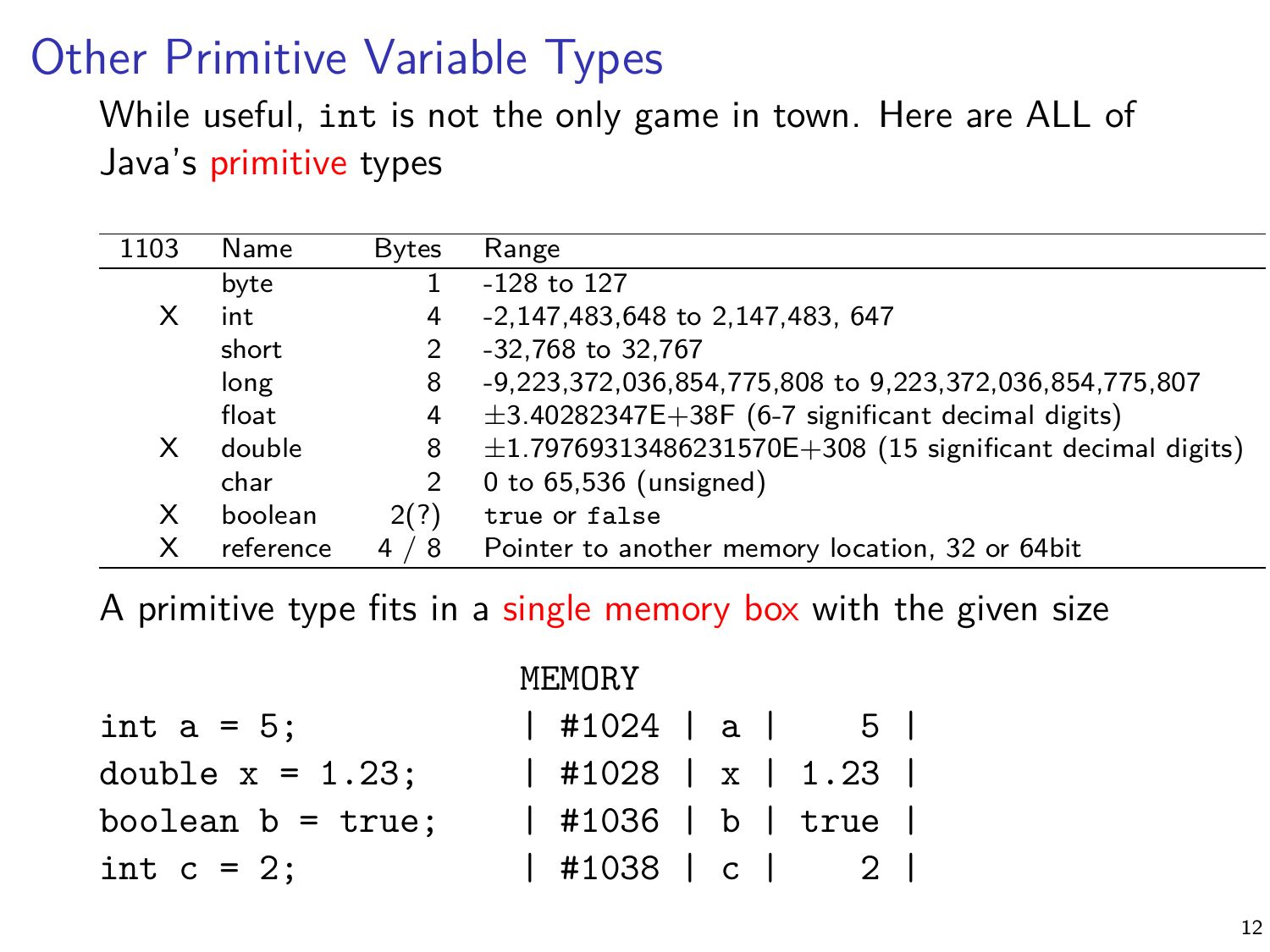# Exercise: Draw a MEMORY Diagram

| 1103 | Name     | Bytes | Range                                                              |
|------|----------|-------|--------------------------------------------------------------------|
|      | $X$ int  |       | 4 -2,147,483,648 to 2,147,483, 647                                 |
|      | X double |       | $8 \pm 1.79769313486231570E + 308$ (15 significant decimal digits) |
| X.   | boolean  |       | $2(?)$ true or false                                               |

- $\triangleright$  Draw a memory diagram of the following variables.
- $\triangleright$  Make sure that the memory addresses of the boxes reflect the sizes in bytes of the types given

```
double x = 1.23:
double y = 4.56;
int myInt = 15;
boolean bool = false;
double z = 4.56;
boolean bool2 = true;
```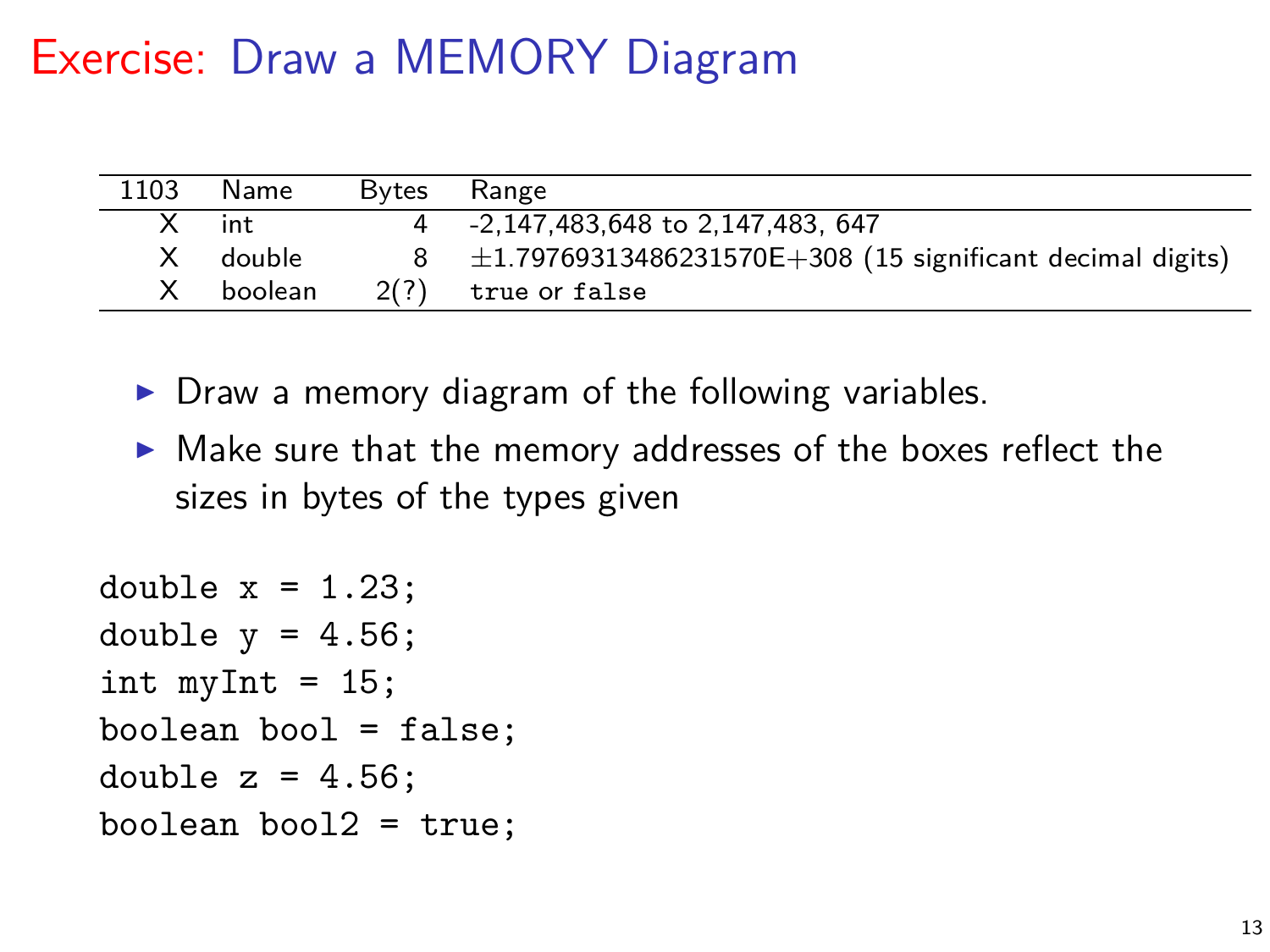## Exercise: Number operations: int and double

Arithmetic operations for both int and double

| addition    | multiplication |
|-------------|----------------|
| subtraction | division $(!)$ |

Generally can mix arithmetic of int and double, but some gotchyas exist for division:

double  $x = 10.0$ ; int  $a = 10$ ;<br>double  $y = 3.0$ : int  $b = 3$ : double  $y = 3.0$ ; double  $z = x / y$ ; int  $c = a / b$ ; // What is z? // What is c? double w = a / b; double u = a / y; <sup>I</sup> Take care when mixing // What is w? // What is u? double  $r = a / (double) b; // Casting$ double  $t = (double) a / b$ ; // Casting 2  $\blacktriangleright$  Verify these in the interactive loop if DrJava  $\blacktriangleright$  Understand WHY each result happens integral and floating types  $\blacktriangleright$  Arithmetic can be complex:  $x = (x + S/x) / 2.0$ ;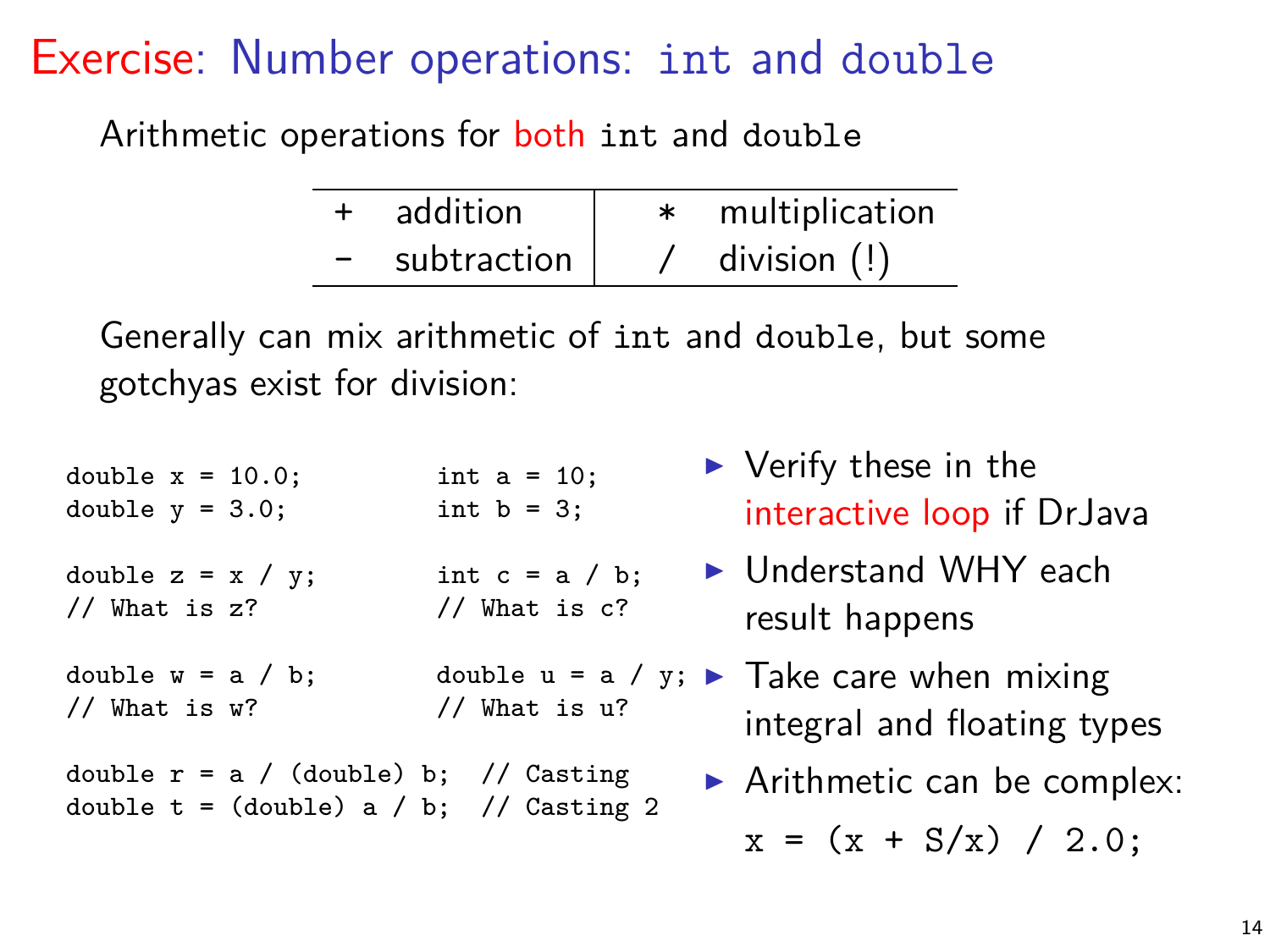#### Division for int.

int q = a / b; means divide and get the quotient

 $\triangleright$  how many times does b "go into" a)

- int  $r = a$  % b; means divide and get the remainder
	- $\triangleright$  What's left from b\*q a

The symbol % (percent) is often referred to as the modulo operator

- $\triangleright$  Works ONLY for integers
- $\triangleright$  No remainder for double: leftovers become fractions

Note: there are a bunch of other things that can be done with ints, bitwise operations, that we may deal with later in class. These have symbols like <<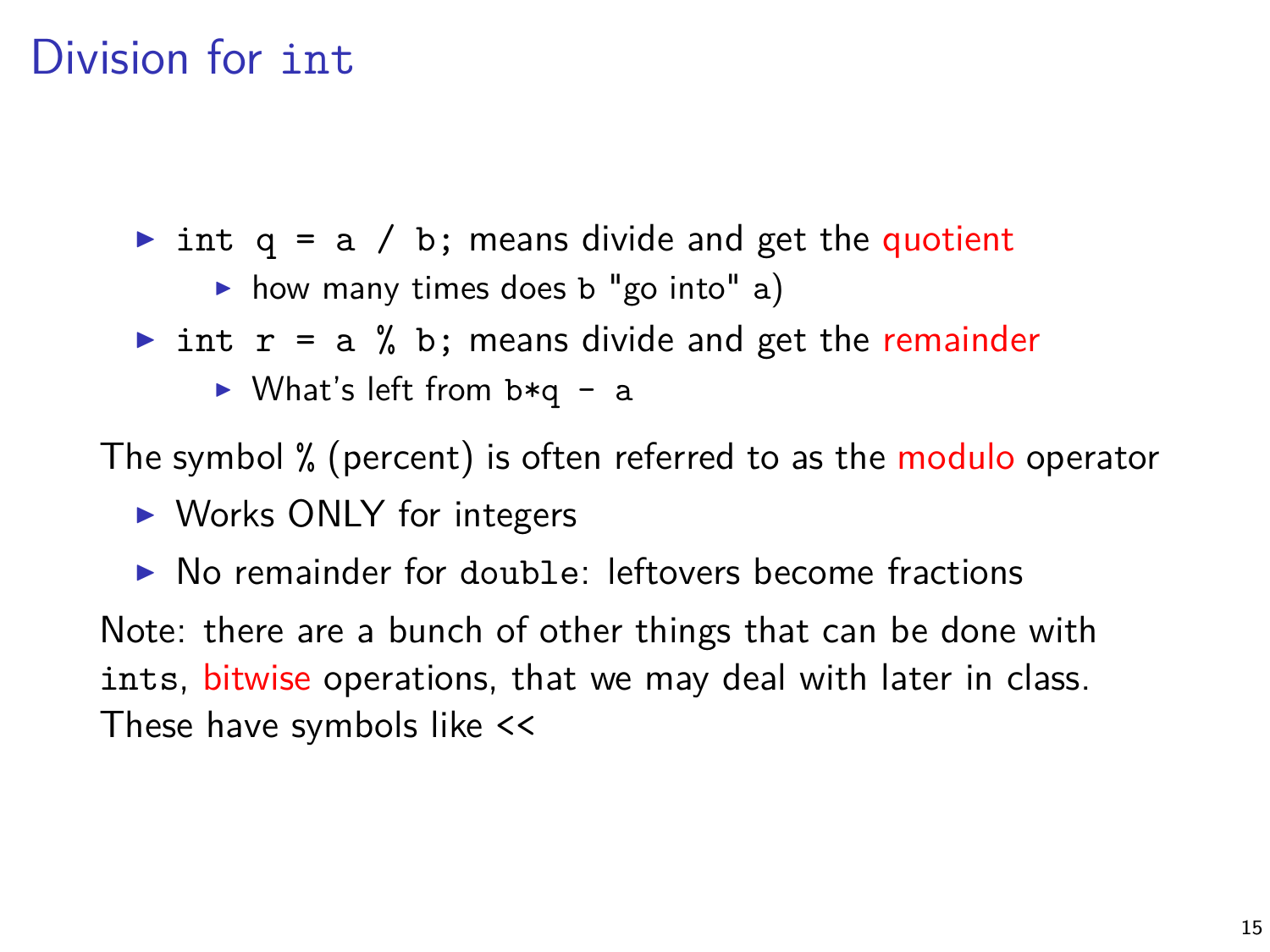#### Logical operations: boolean

The boolean type represents either true or false as in

```
boolean a = true;
boolean b = false;
```
Booleans have a set of logical operators which manipulate them.

boolean  $x = a \& b$ ; // logical AND: true only if both a,b are true boolean  $y = a \mid b$ ; // logical OR: false only if both a,b are false boolean  $z = \langle a; \rangle$  // logical NOT: flips true to false, false to true

These can be combined in similar ways to arithmetic.

```
boolean w = !(a \&b);
boolean t = |w| | (!b && a);
```
#### $\triangleright$  Values for the above booleans?

 $\triangleright$  boolean types get more action in control structures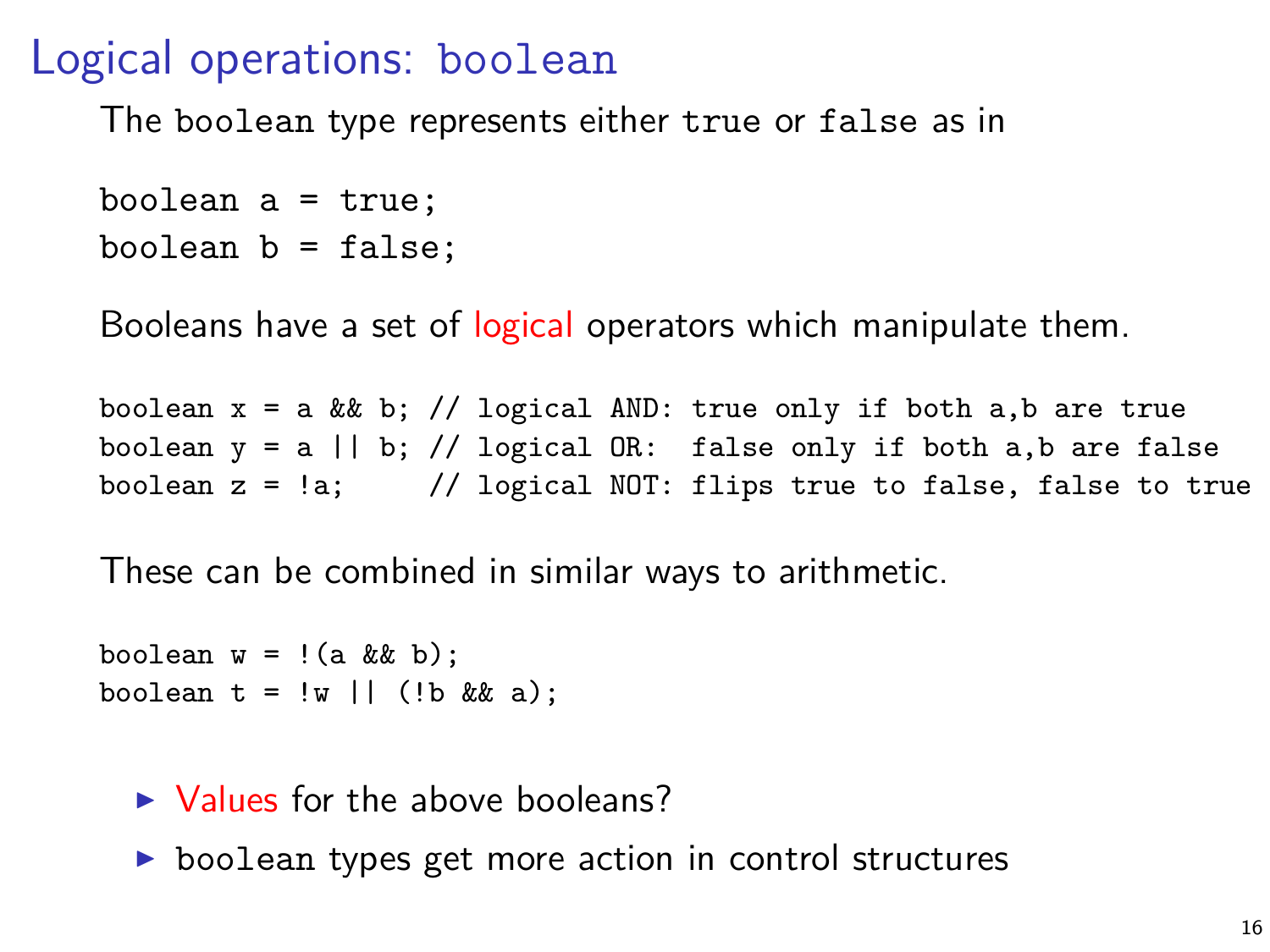## Exercise: Reading Data

TextIO provides easy facilities to ask for basic types

```
int i = TextIO.getInt(); Read an integer from the user double x = TextIO.getDouble(); Read an double from the user
double x = \text{TextI0.getDouble}();
boolean b = TextIO.getBoolean(); Read an boolean from the user
```
Identify in each situation which of these to use Need to know.

- $\blacktriangleright$  if user is a student or not
- $\blacktriangleright$  GPA of user
- $\blacktriangleright$  the age of user
- $\triangleright$  how much cash they have in their pocket
- $\blacktriangleright$  credit card number
- $\blacktriangleright$  which major they pick...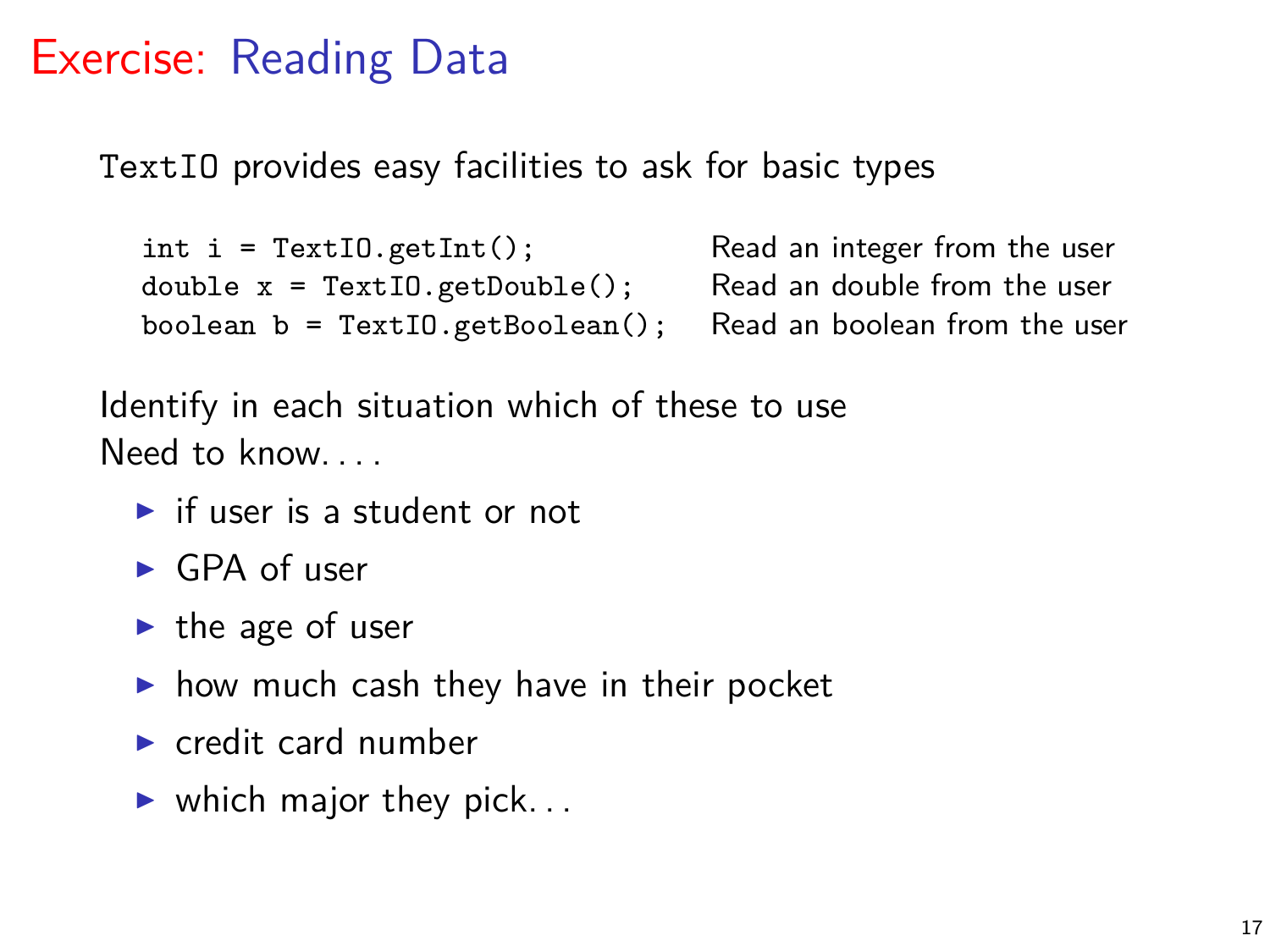# Math Methods

- Arithmetic is available via symbols:  $+, -, *, /$
- $\triangleright$  More complex operations come from the Math class
- $\triangleright$  System allows printing via System.out.print()
- $\blacktriangleright$  Math is similar but has math operations

```
double rootOfTwo = Math.sqrt(2.0);
// 1.4142135623730951
```

```
double fiveToPower = Math.pow(5.0, 7.3);
// 126613.79661662203
```

```
double x = 7.8;
double y = 2.3;
double xToY = Math.pow(x,y);
// 112.67241063690722
```
Full listing of Math operations is in the Java Doc: <https://docs.oracle.com/javase/8/docs/api/java/lang/Math.html>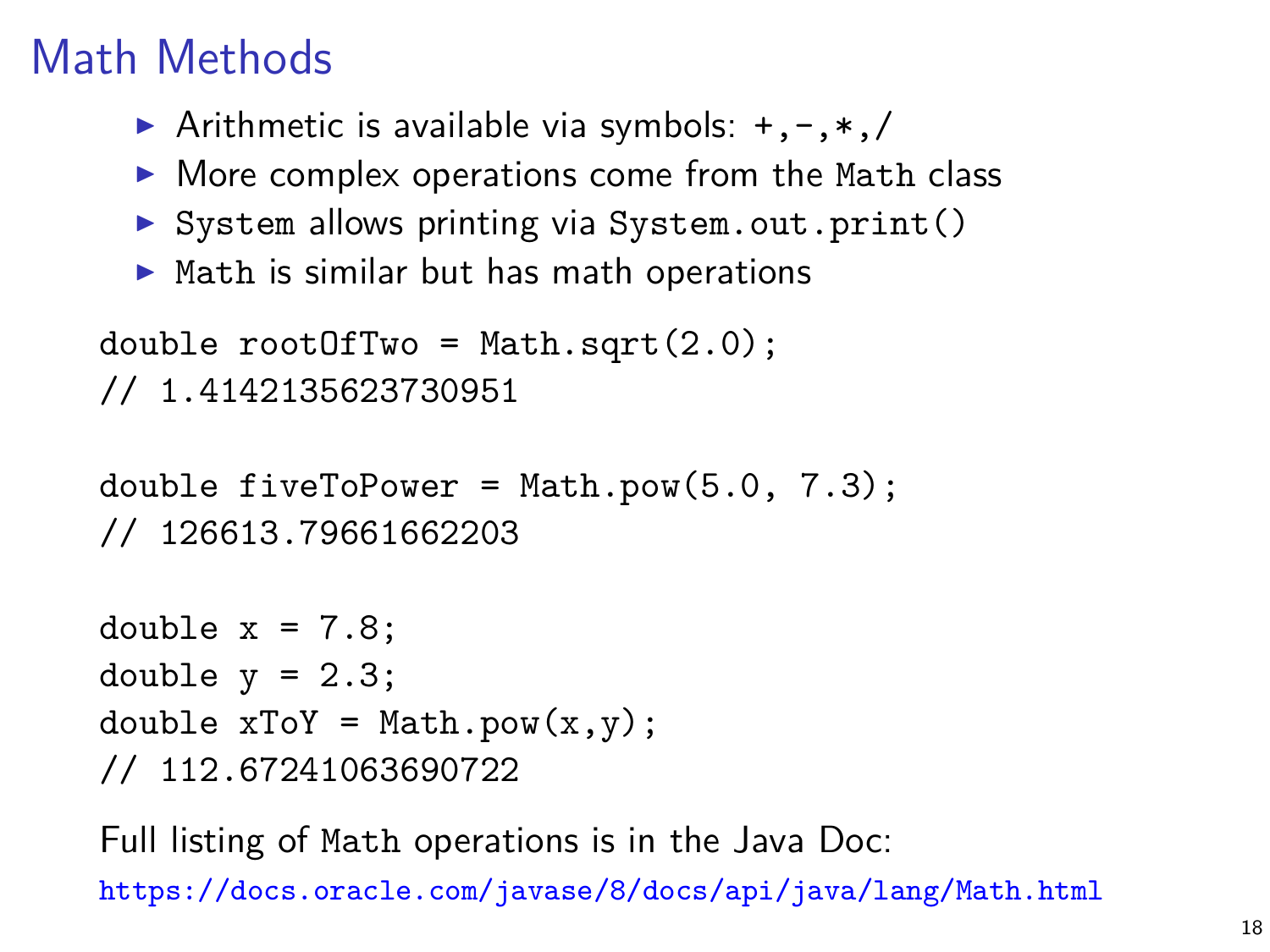# Exercise: Math!

Use the Math class functions

- $\blacktriangleright$  Math.sqrt( z )
- ▶ Math.pow( m, n)

to compute the following two values, x and p.

$$
x = \frac{-b + \sqrt{b^2 - 4ac}}{2a}
$$

double a = 3.5; double b = -4.1; double c = 0.5; double numerator = ???; double denominator = ???; double x = ???;

What was this thing again?



$$
P=Q\times e^{r\times t}
$$

double  $q = 25.0$ ; double  $e = 2.718$ ; double  $r = 2.0$ ; double  $t = 1.7$ ; double  $p = ??$ ?;

Anyone familiar with this gem?  $19$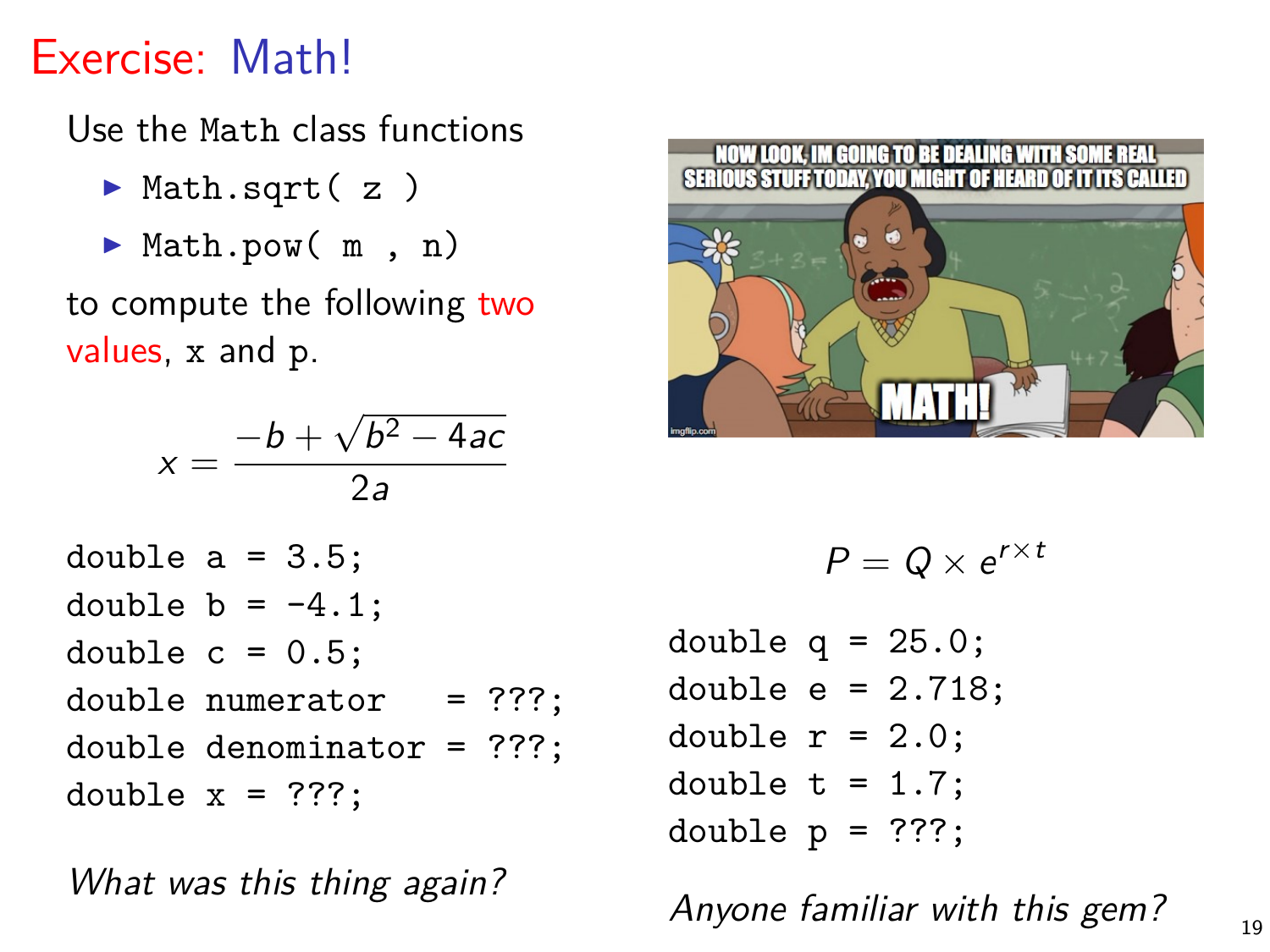# Solution: Math!

}

```
// Solution to in-class exercises on using Math.sqrt() and Math.pow()
public class DoMath{
```

```
public static void main(String args[]){
 double a = 3.5;
 double b = -4.1;
 double c = 0.5;
 double numerator = -b + Math.sqrt(b*b - 4*axc);double denominator = 2*a;
 double x = numerator / denominator;
 System.out.println(x);
 double q = 25.0;
 double e = 2.718:
 double r = 2.0;
 double t = 1.7;
 double p = q * Math.pow(e, r*t);System.out.println(p);
}
```
20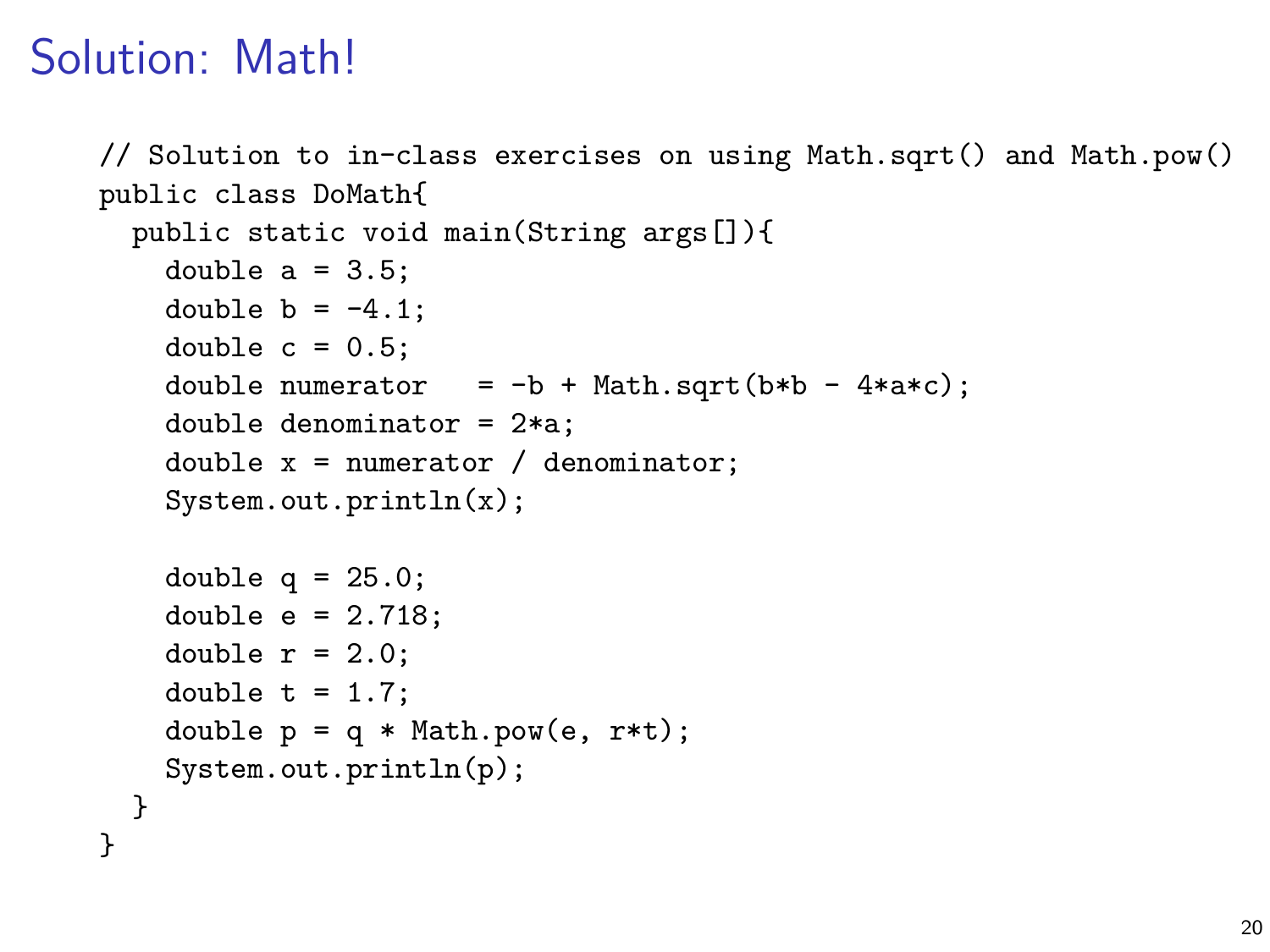# Printing formatted output

- ▶ System.out.println(myDouble), easy to call, prints lots of digits
- ▶ System.out.printf(..): more complex, more control over numbers double x = 1.23456789123456789; System.out.println(x); // 1.234567891234568

```
System.out.printf("%.4f\n",x);
/ / 1.2346
```
- ▶ System.out.printf( format, arguments...): takes 2 arguments
	- $\triangleright$  format controls how things will be printed, is a String
	- $\triangleright$  arguments.. are things to substitute into the format
- $\blacktriangleright$  "%.4f\n"
	- $\triangleright$  Substitutions start with a % sign
	- $\blacktriangleright$  . 4 means 4 decimal digits
	- $\triangleright$  f means floating point number
	- $\blacktriangleright$  \n means "new line"
- $\triangleright$  System.out.printf("%.4f\n", x);
	- $\triangleright$  Print x as a floating point number with 4 digits of accuracy followed by a newline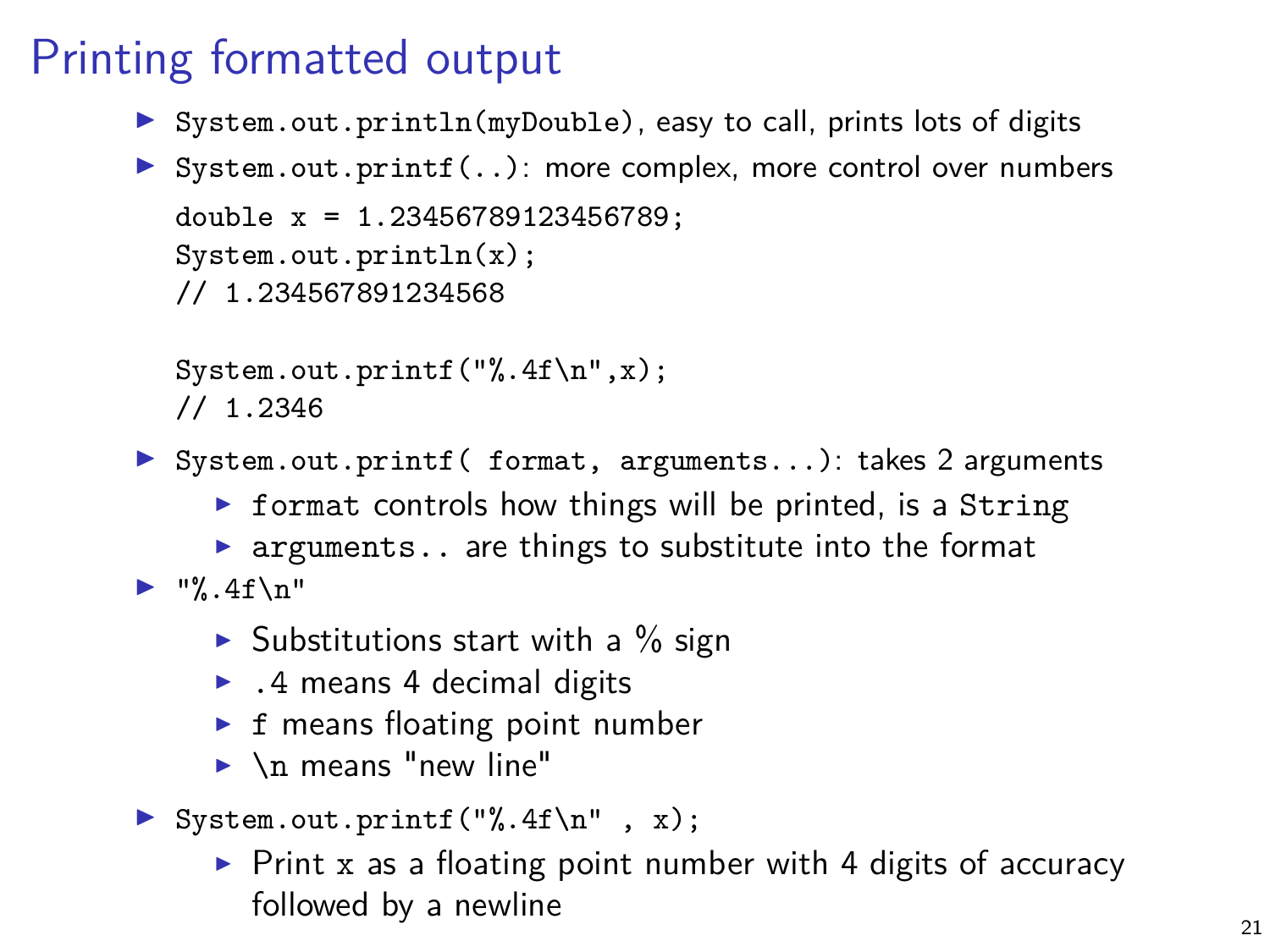### Recipes for printf()

```
double x = 1.23456789:
double y = 4.95;
double z = 0.00789;
```

```
// print only x with 2 digits
System.out.printf("x is \lambda.2f\n",x);
// x is 1.23
```
#### Notice printf()

- $\triangleright$  Does rounding automatically
- $\blacktriangleright$  Can handle multiple substitutions
- $\blacktriangleright$  Can include literal text like \$ (project 1)

```
// print x,y,z with 2 digits
System.out.printf("all are \lambda.2f \lambda.2f \lambda.2f\n",x,y,z);
// all are 1.23 4.95 0.01
```

```
// print x,y,z with 3 digits
System.out.printf("3 digs %.3f %.3f %.3f\n",x,y,z);
// 3 digs 1.235 4.950 0.008
```

```
// mixed precision
System.out.printf("x: %.5f... y: $%.3f z: %.0f\n",x,y,z);
// x: 1.23457... y: $4.950 z: 0
```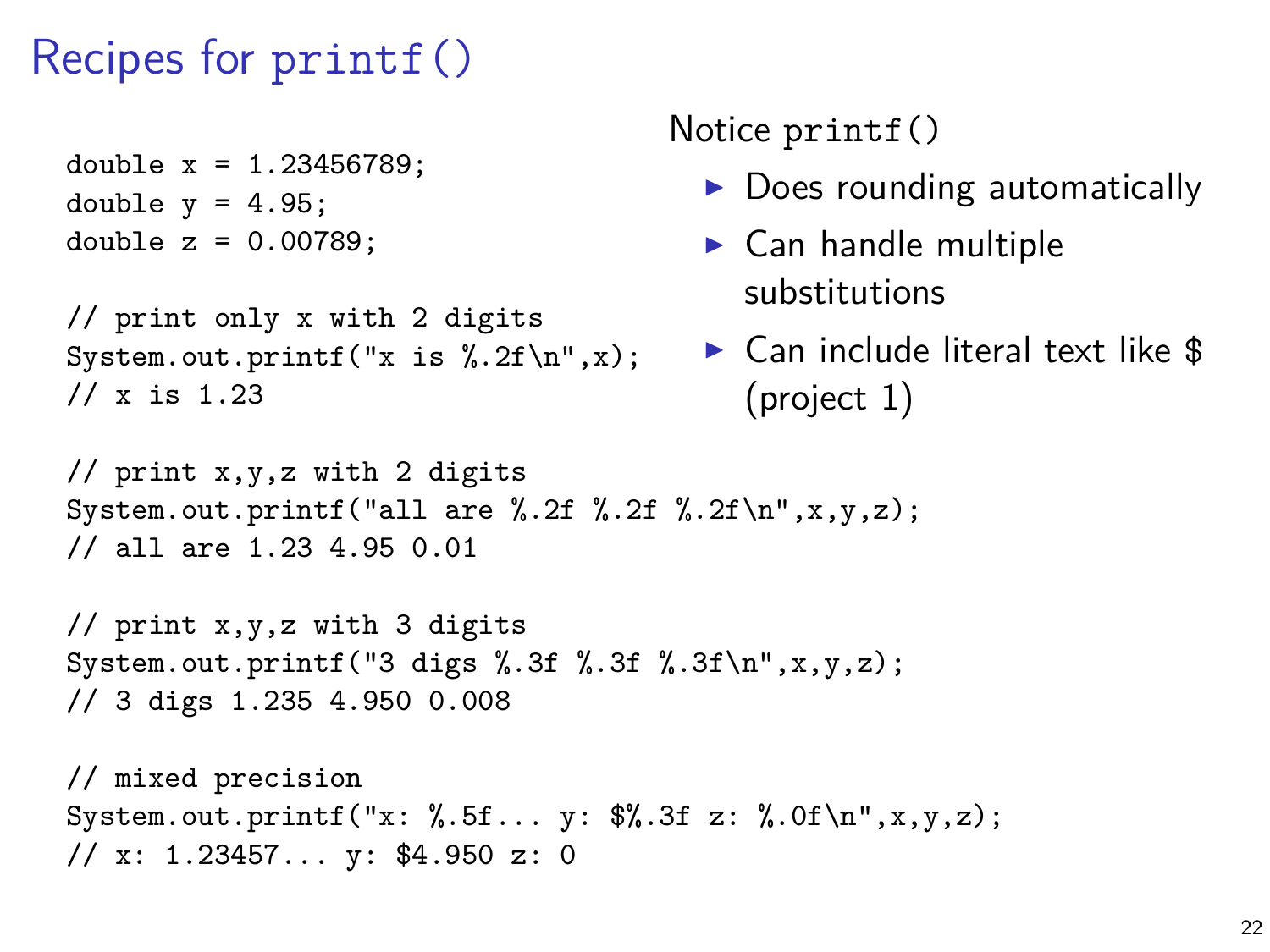# Exercise: printf()

double x = 1.0331559932390235; double q = 748.8384692277563;

// Use a single printf() to print x to 5 decimal // digits and q to 2 decimal digits. Include a \$ // sign before q and a newline at the end.

System.out.printf(????);

// x: 1.03316 y: \$748.84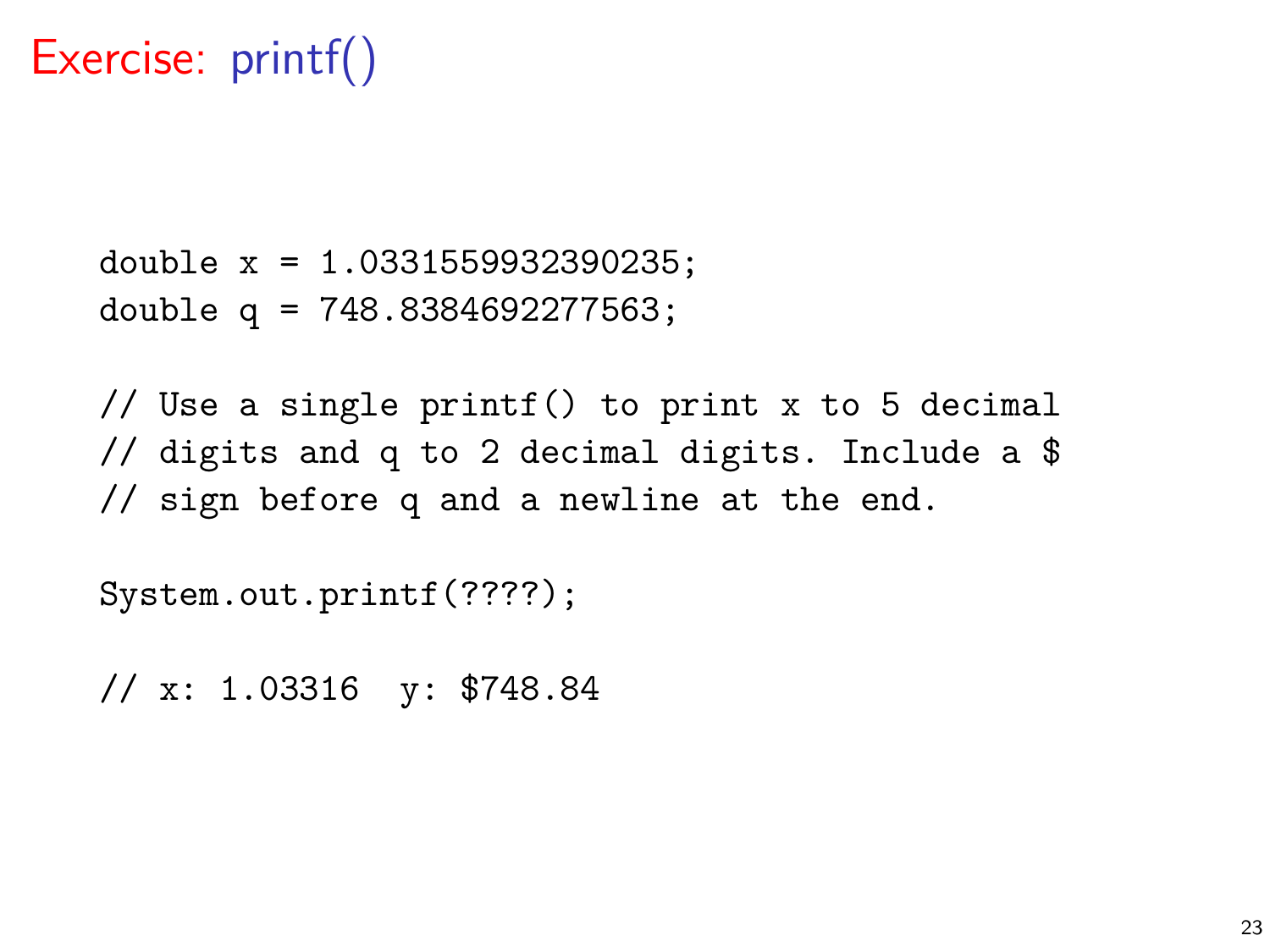# String Data

String name = "Chris"; String occupation = "csci prof"; String university = TextIO.getWord(); // enter: UMN

- $\triangleright$  A class with specific instances which are objects
- $\blacktriangleright$  Also called a reference type
- $\triangleright$  Strings are fundamentally different than the primitive types
- $\triangleright$  Simplified memory picture: what should be at address  $\#4000$

|                   | #1024   name   #2048                       |             |                                     | $ $ #3032   [0]   'c' |  |  |  |
|-------------------|--------------------------------------------|-------------|-------------------------------------|-----------------------|--|--|--|
|                   | #1028   occupation   #3032                 |             |                                     | #3034   [1]   's'     |  |  |  |
|                   | #1032   university   #4000                 |             |                                     | #3036   [2]   'c'     |  |  |  |
|                   | #3038   [3]   'i'                          |             |                                     |                       |  |  |  |
|                   | #2048   [0]   'C'                          |             |                                     | #3040   [4]   ''      |  |  |  |
| $ $ #2050 $ $ [1] | $\mathbf{h}$ , $\mathbf{h}$ , $\mathbf{h}$ |             |                                     | #3042   [5]   'p'     |  |  |  |
| #2052   [2]       |                                            |             |                                     |                       |  |  |  |
| #2054   [3]       |                                            | $\vert$ 'i' | 1 #3046   [7]   'o'                 |                       |  |  |  |
| $ $ #2056 $ $ [4] |                                            | $\vert$ 's' |                                     | #3048   [8]   'f'     |  |  |  |
|                   | $\   \ $                                   |             | and the sense of the formulation of |                       |  |  |  |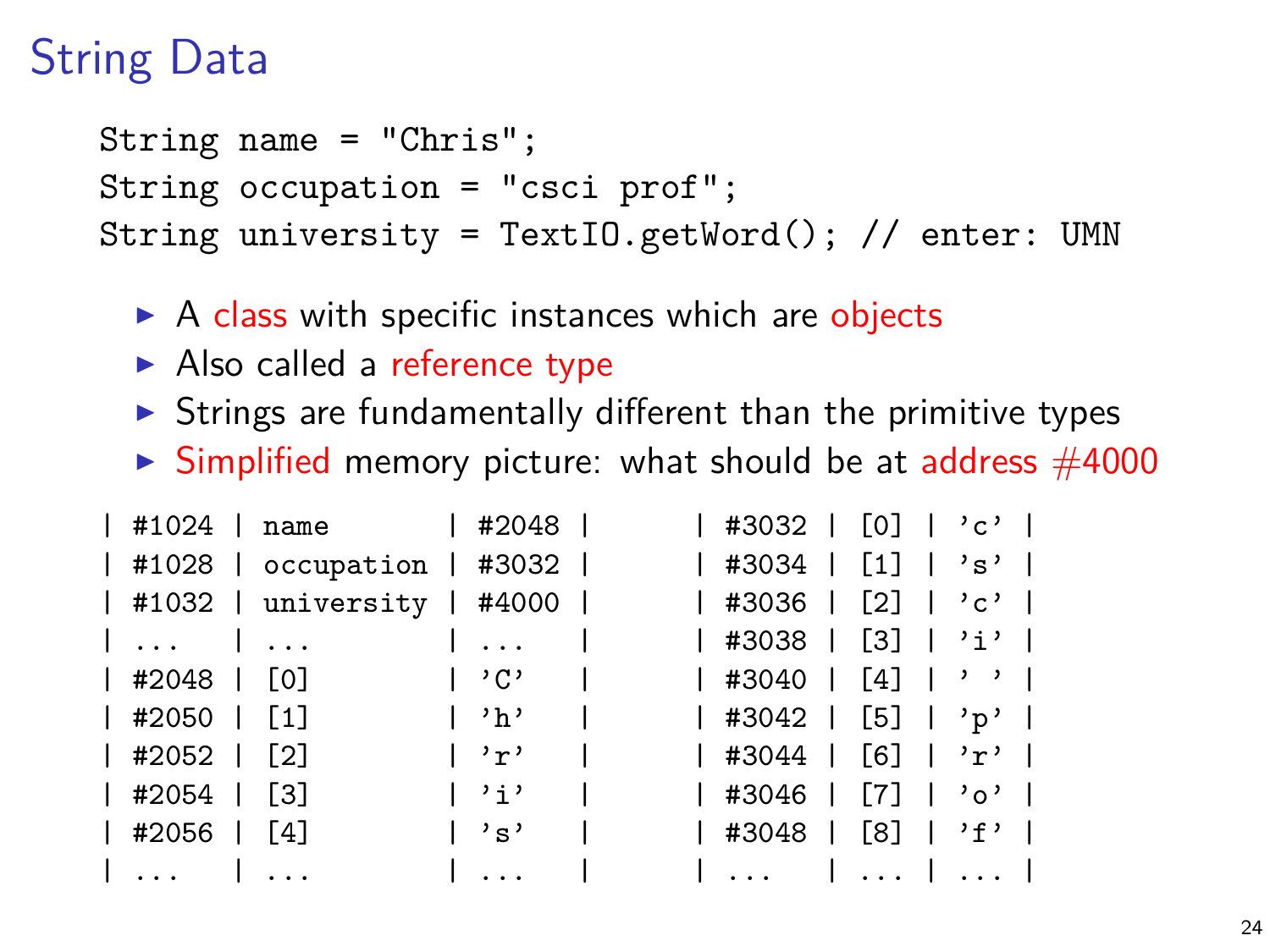# Primitives and References

**Primitives** 

- $\triangleright$  There are about 8 primitive types in Java like int
- $\triangleright$  You cannot create new primitive types
- $\blacktriangleright$  All of them start with lower case letters: double, boolean
- $\triangleright$  Values of primitives fit entirely inside their memory box
- $\triangleright$  Primitives have no methods: can't do anything

#### Reference types

- $\blacktriangleright$  There are tons of reference types
- ▶ You will create many more: public class MyType{
- $\blacktriangleright$  They start with upper case letters: String, Scanner
- $\triangleright$  A variable with a reference type has a memory box but it's contents refers to another spot in memory
- $\triangleright$  Reference types typically have methods: can do things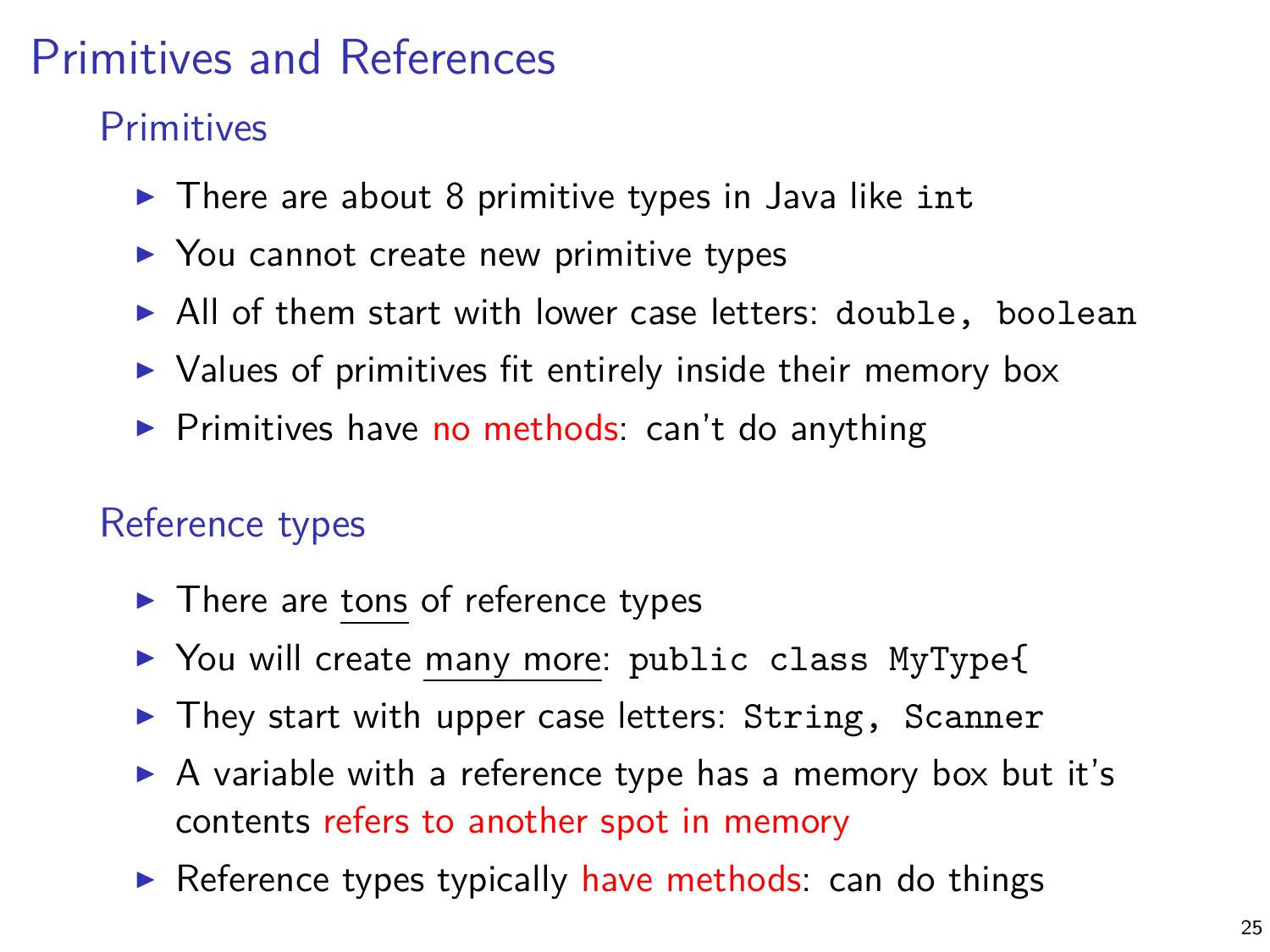# String Method Examples

```
String name = "Chris":// 01234
String occupation = "csci prof";
// 012345678
// Example Methods
int nameLength = name.length(); \frac{1}{2} ask for the length of name
int occLength = occupation.length(); // length of occupation
char third = name.charAt(3); \frac{1}{1 + \text{third character of "Chris"}}char fifth = ocupation.charAt(5); // third character of "csci prof"
String subString = name.substring(1,4); // "hri" chars 1 to 3
String changed = occupation.replace("prof","badass"); // smirk
```
- $\triangleright$  Strings have many methods
- $\triangleright$  Complete list is in the Java documentation:

<https://docs.oracle.com/javase/8/docs/api/java/lang/String.html>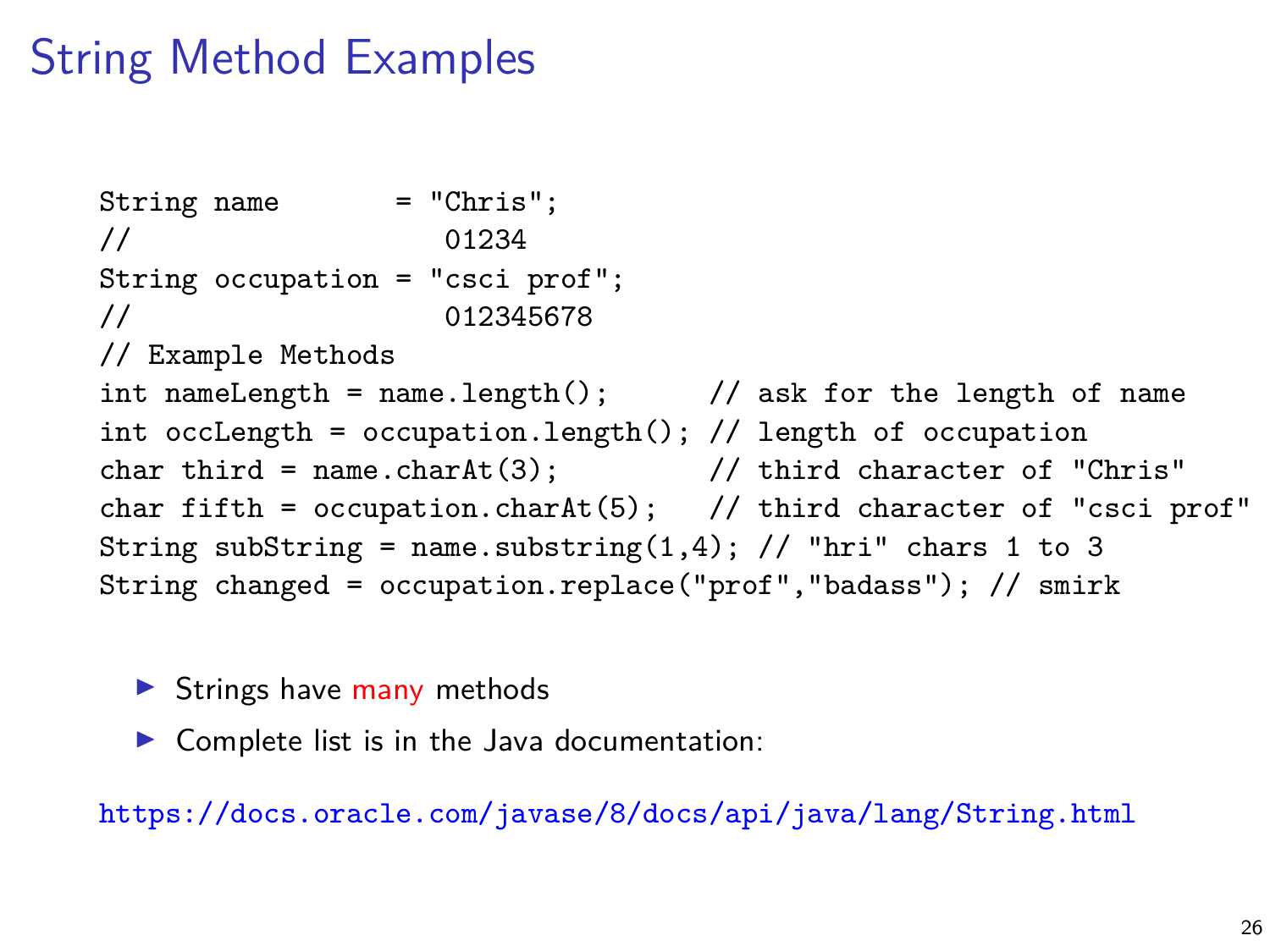## Exercise: Name Length

- $\blacktriangleright$  Prompt a user for their name
- $\triangleright$  Calculate length with str. length()
- $\triangleright$  Print out the number of characters in the name
- > javac NameLength.java

Professor Kauffman

```
> java NameLength
What's your name?
Amy
Amy: did you know your name has 3 characters?
> java NameLength
What's your name?
Christopher
Christopher: did you know your name has 11 characters?
> java NameLength
What's your name?
```
Professor: did you know your name has 9 characters?

Note the last run measured only the 9 characters in Professor **27** 27